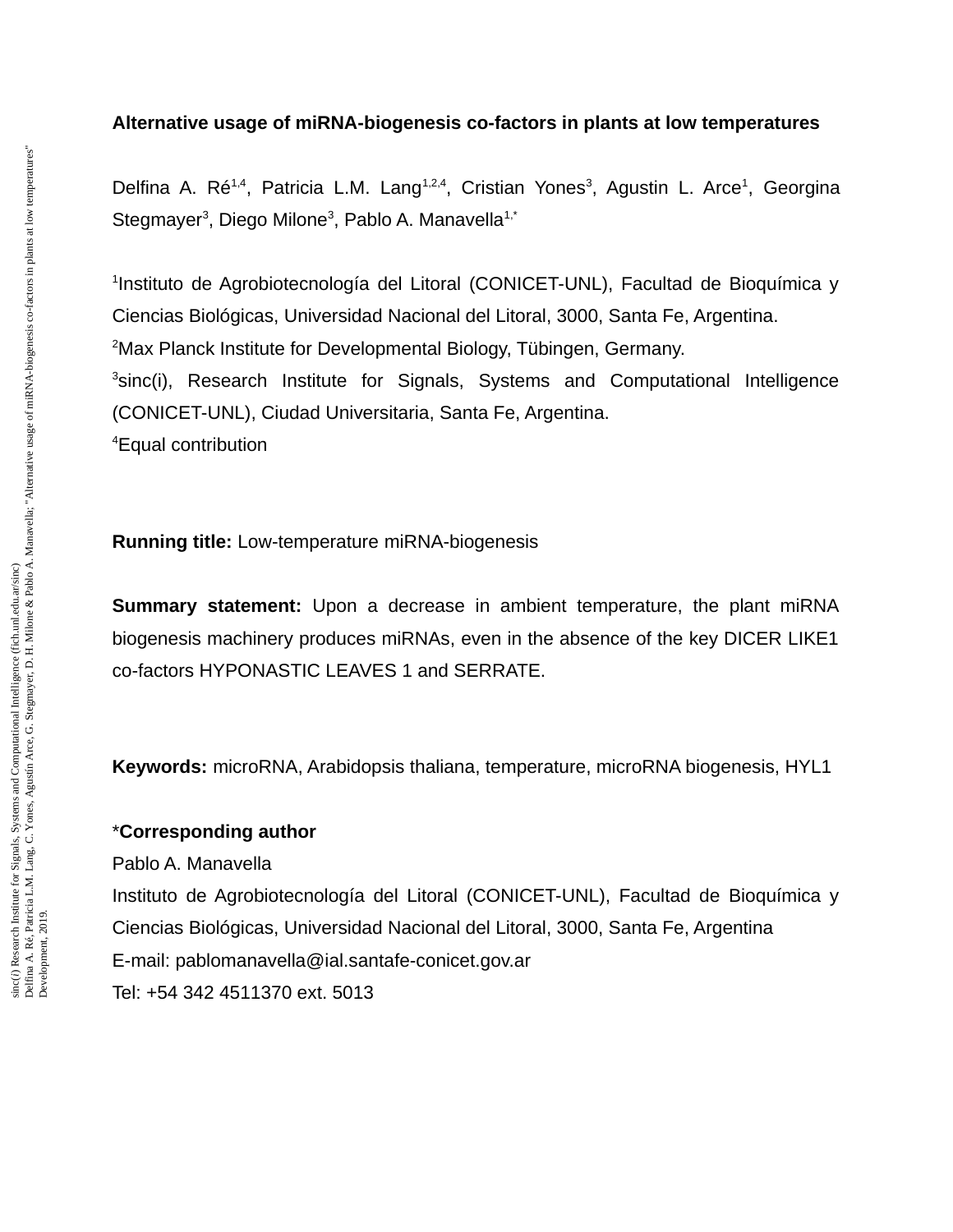#### **Abstract**

Plants use molecular mechanisms to sense temperatures, trigger quick adaptive responses, and thereby cope with environmental changes. MicroRNAs (miRNAs) are key regulators of plants' development under such conditions. The catalytic action of DICER LIKE 1 (DCL1), in conjunction with HYPONASTIC LEAVES 1 (HYL1) and SERRATE (SE), produces miRNAs from double-stranded RNAs. As plants lack a stable internal temperature to which enzymatic reactions could be optimized during evolution, reactions like miRNA processing, have to be adjusted to fluctuating environmental temperatures.

Here, we report that with decreasing ambient temperature, the plant miRNA biogenesis machinery becomes more robust, producing miRNAs even in the absence of the key DCL1 co-factors HYL1 and SE. This reduces the morphological and reproductive defects of *se* and *hyl1* mutants, restoring seed production. With small RNA sequencing and bioinformatics analyses we identified specific miRNAs whose production becomes HYL1/SE independent in response to temperature decrease, and found that the secondary structure of primary miRNAs is key for this temperature recovery. This finding may have evolutionary implications as a potential adaptationdriving mechanism to a changing climate.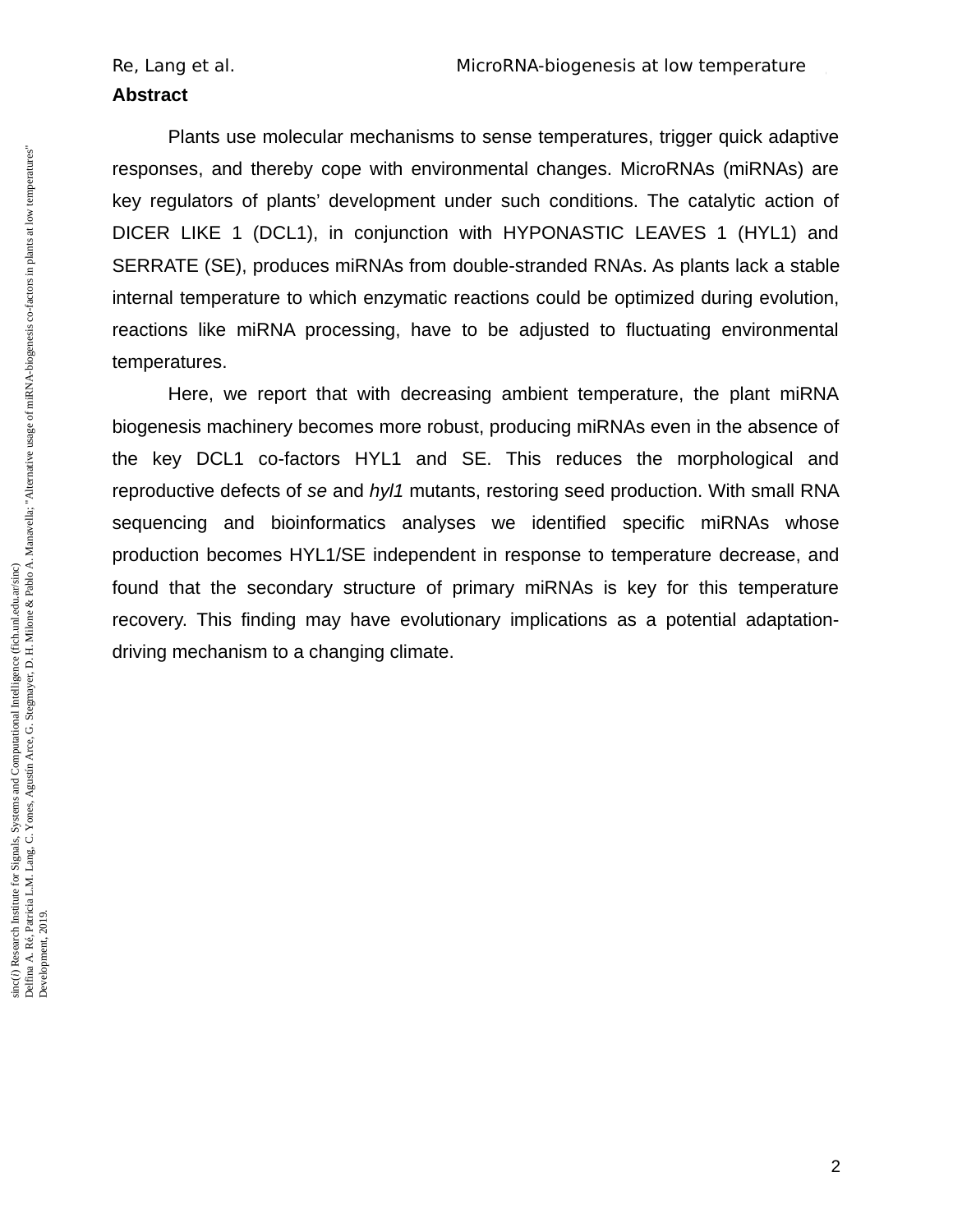### **Introduction**

In nature, animals can migrate or modify their behavior in response to changes in the environmental temperature. Plants, as sessile organisms, do not have this possibility. With a few exceptions, such as the eastern skunk cabbage (Ito et al. 2004), plants are not thermogenic organisms, and thus lack a homogeneous and stable internal temperature to which biochemical reactions can be optimized during evolution. Instead, most molecular and enzymatic reactions in plants have to be adjusted to the fluctuating environmental temperatures surrounding the plant. Molecular mechanisms that sense temperature, allowing quick adaptive responses, are actively studied. PHYTOCHROME B, for example, was recently described as a main sensor of temperature and light (Jung et al. 2016; Legris et al. 2016). Morphological changes, coordinated by molecular responses, help plants to cope with environmental changes. *Arabidopsis thaliana*, for instance, is well-known to display differential growth patterns when cultivated at different temperatures (Quint et al. 2016). Key regulators of such temperature-sensitive changes in plant development are microRNAs (miRNAs), 21 to 23 nucleotide long, single-stranded RNAs that regulate mRNA transcript abundance (and translation) via sequence complementarity (Liu et al. 2018). Abundance and activity of miRNAs themselves, in turn, is regulated at multiple levels and by fine-tuning elements within the miRNA biogenesis machinery.

Under regular growth chamber conditions (22-23 °C, long-day photoperiod) miRNAs are produced by the catalytic action of the type III ribonuclease DICER LIKE 1 (DCL1). During this reaction, HYPONASTIC LEAVES 1 (HYL1) and SERRATE (SE) are necessary for accurate excision of the mature miRNAs from their long and complex primary transcripts (pri-miRNAs). Mutations in the genes that encode these proteins have severe consequences for miRNA production, stability, homeostasis, and ultimately for plant phenotypic traits (Achkar et al., 2016). Here, we report that upon a decrease in ambient temperature, the plant miRNA biogenesis machinery seems to become more robust and produces miRNAs even in the absence of the key DCL1 co-factors HYL1 and SERRATE. This restored miRNA production reduces the morphological and reproductive defects of mutations in these cofactors, leading to restored seed production. RNAseq analysis, followed by a novel character-extraction protocol applied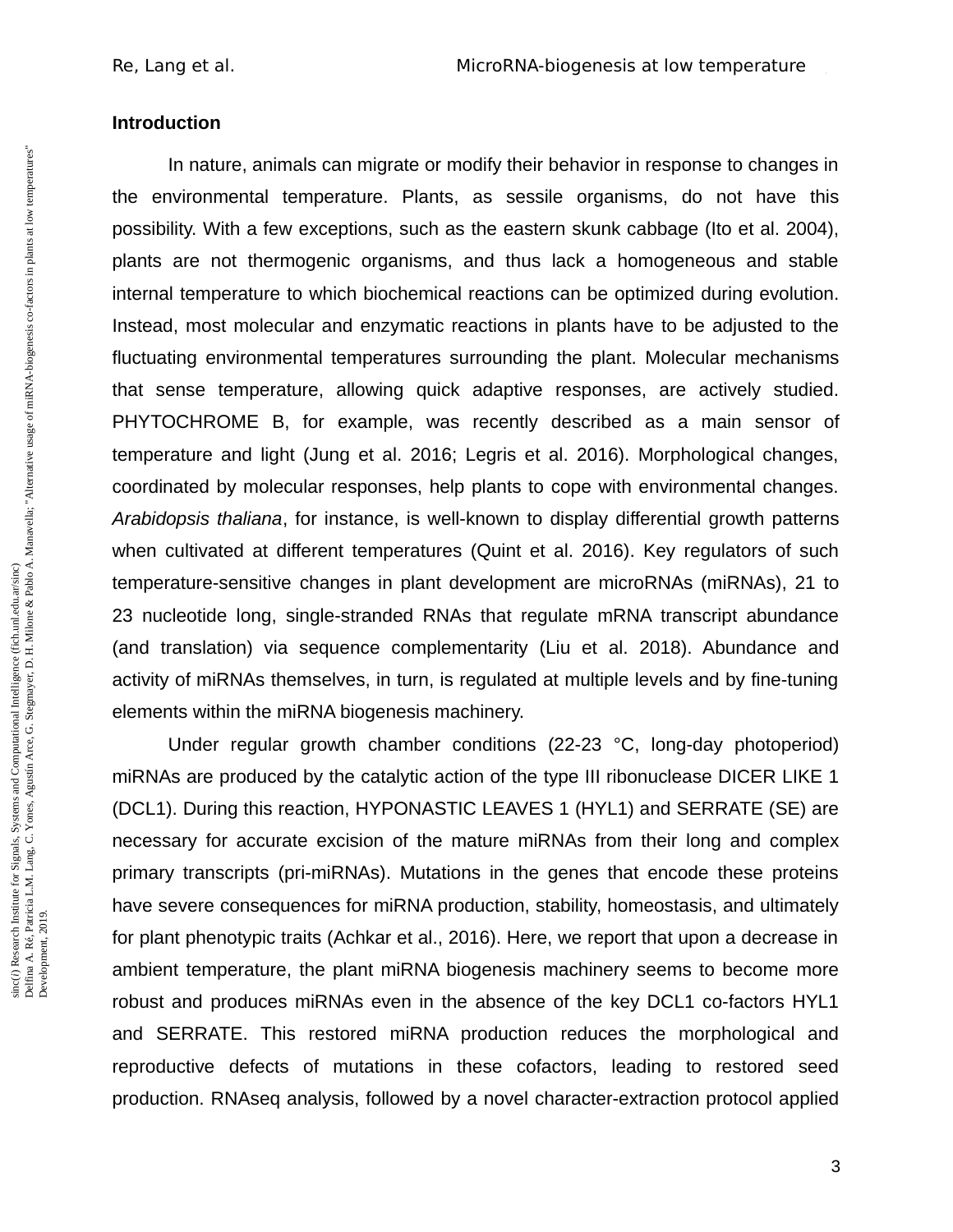Re, Lang et al. The MicroRNA-biogenesis at low temperature to pri-miRNA sequences points towards the secondary structure of pri-miRNAs as one of the main features enabling miRNA processing at low temperatures despite a lack of (at normal temperatures crucial) co-factor activity.

#### **Results and Discussion**

# **Low temperatures increase miRNA-biogenesis mutant fitness and miRNA production**

*A. thaliana* plants with mutations in miRNA biogenesis cofactor-coding genes like *HYL1* or *SE* normally display strong developmental defects and low seed production when grown in standard chamber conditions (long day conditions (LD) 23 °C, (Rogers & Chen 2013)). However, when cultivated at 16 °C, the same mutant lines perform better and show an overall attenuated phenotype (Fig. 1). Rosette size, leave shape and flower development in *hyl1-2* and *se-3* mutants resemble the wild-type phenotype more when grown at 16 °C than at 23 °C (Fig. 1A and S1A-B). This is paralleled by restored seed production, a reduced embryonic abortion and increased pollen viability (Fig. 1B-E and S1C). This effect of lower temperature is however not evidenced in mutants affecting proteins downstream of the core miRNA-biogenesis machinery, and hence downstream of DCL1, HYL1 and SE, such as *ago1-25* and *hen1-5* (Fig. 1 and S1A), suggesting that the effects caused by lowering the temperature occur during the initial steps of miRNA biogenesis.

To assess whether the increase in plant fitness was related to higher miRNA production at low temperature, we used small RNA blots to quantify miRNAs. We observed that the production of several miRNAs in *hyl1-2* and *se-3* mutants grown at 16°C was restored to almost wild-type levels (Fig. 2A). In contrast, in *ago1-25* mutants, temperature did not affect miRNA levels (Fig. 2B), which is consistent with the hypothesis that temperature affects mainly the initial steps of miRNA biogenesis and processing. Notoriously, *hen1-5* mutants present an increment in miRNA accumulation at 30 °C (Fig. 2B). Most miRNAs, with a few exceptions, did not show an increased accumulation at 16 °C in Col-0. This could perfectly reflect that in wild-type plants, where the miRNA machinery is fully active, pri-miRNAs are processed equally well at both temperatures, reaching a potential maximum of miRNA production set by the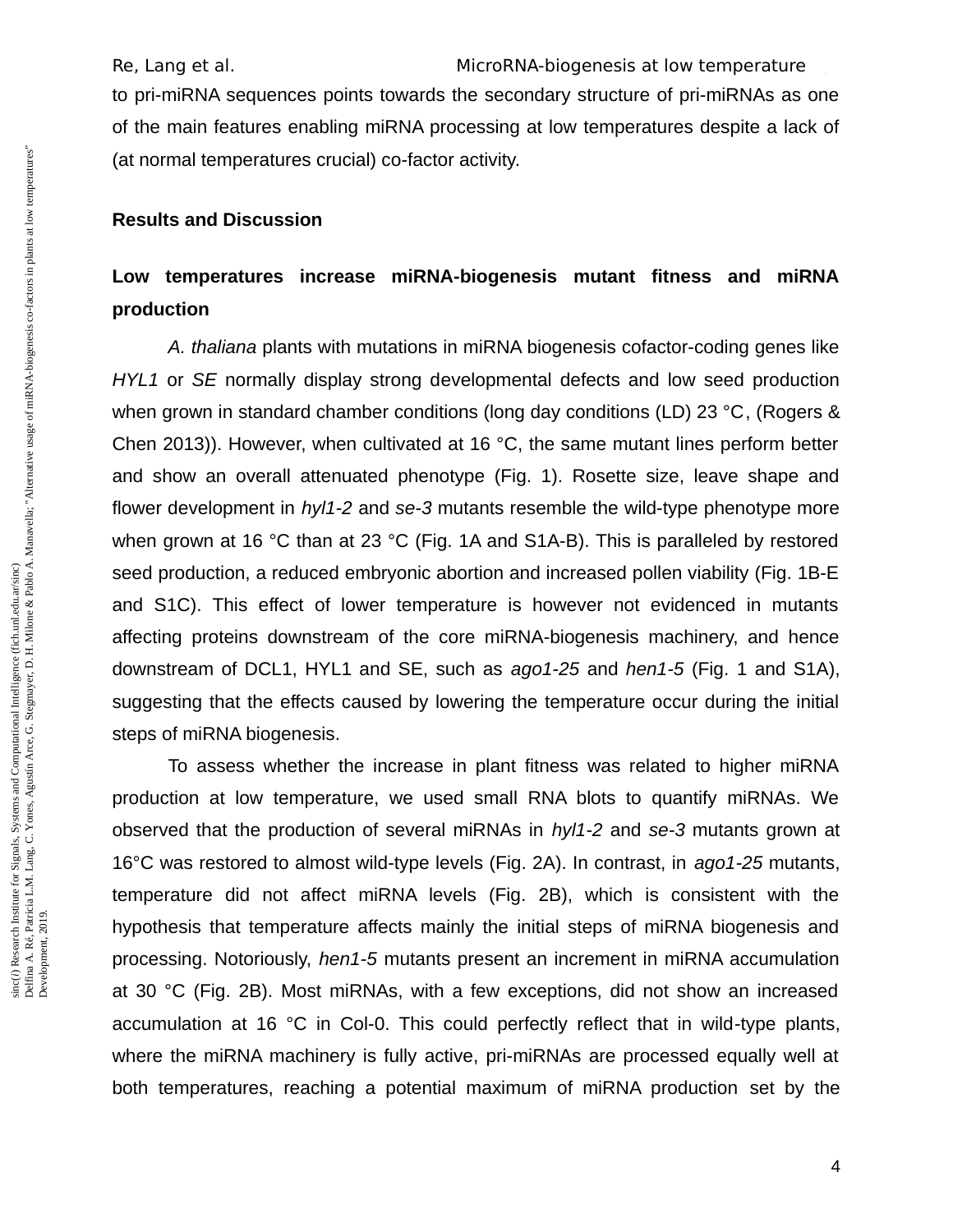amount of pri-miRNA transcribed. A few miRNAs, miR173, miR161 and miR172, showed decreased levels at 30°C in Col-0 plants which may reflect differential regulation (Fig. 2A and B). The last mentioned experiments were performed using plants grown at the indicated temperatures for 5 days. To discard effects caused by the delayed development expected for plants cultivated at lower temperatures, we grew Col-0 and *hyl1-2* plants for 5 days at 23 °C and then transferred them to 16 °C for variable periods of time, and vice versa. We then quantified several miRNAs with small RNA blots and observed that lowering the environmental temperature (i.e. transfer from 23 °C to 16 °C) led to an increase of miRNA accumulation in *hyl1-2* and *se-3*, even after short exposure to lower temperature (6 to 24 hs, Fig. 2C, D). These kinetics were not mirrored by a similarly fast decrease in miRNA levels in plants grown at 16 °C and transferred to 23 °C. Here, it took almost 4 days to see the decrease in miRNAs, possibly due to a slower turnover of already produced miRNAs (Fig. 2C). Interestingly, miR157 showed a reduction in Col-0 after 24 hours of being transferred to 16 °C, prior to increasing above initial concentrations, which may reflect a complex transcriptional regulation of this miRNA in this condition (Fig. 2D). Moreover, RNA sequencing analysis showed that the observed increase in miRNA levels at low temperature could not be explained by increased miRNA transcription, as the expression of pri-miRNAs between samples cultivated at different temperatures was stable and did not recapitulate the observed miRNA dynamics (Table S1). This analysis was confirmed using *MIRNA* promoters fused to the reporter gene *GUS*. Plants transformed with these constructs were grown at 16 °C or 23 °C and the promoter activity was assayed by histochemical staining, showing unchanged promoter activity, and hence that the tested *MIRNAs'* transcription was not increased at 16 °C (Fig. 3A). This supported the notion that it is the enhanced processing of pri-miRNAs at 16 °C, even in the absence of the co-factors, rather than increased transcription of miRNA genes, that leads to the observed mutant phenotype rescue. Interestingly, the time required to observe a clear temperature effect on miRNA accumulation varies depending on the miRNA; for example, the increment of *miR164* and *miR167* is observed after 6 hs at 16 °C (Fig. 2D), while for *miR161* and *miR156,* 24 hs are necessary (Fig. 2C). These differences might be related to the transcription rate of each miRNA. However, this observation may also suggest that the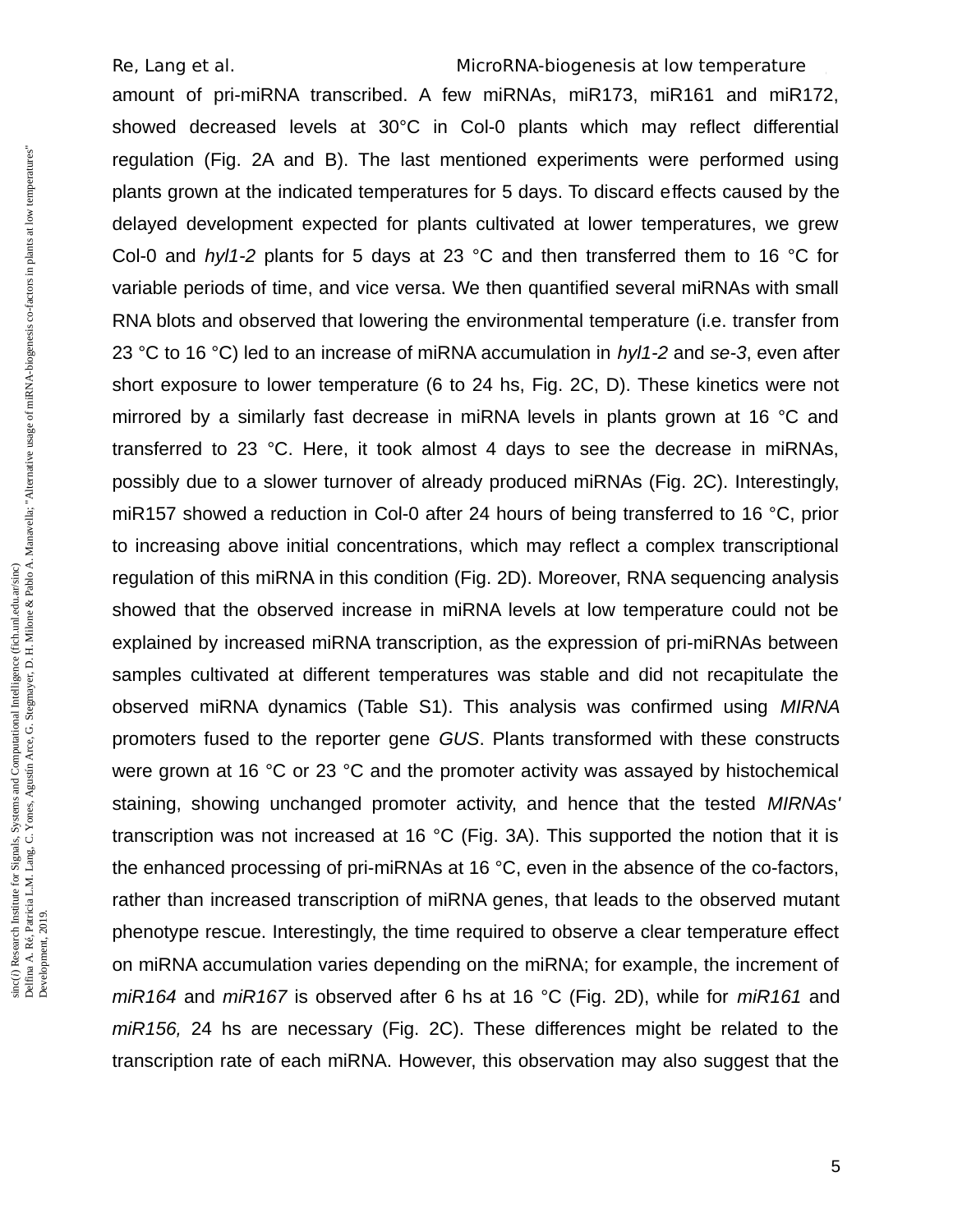miRNA production recovery depends on the nature of the complex and highly variable miRNA precursor and its secondary structure.

# **Pri-miRNA pairing energy of the secondary structure defines miRNA HYL1 dependence**

The fact that the observed temperature-dependent miRNA recovery was similar both in *hyl1-2* and *se-3* mutants suggests that the lower temperature may enhance miRNA processing itself, rather than inducing the expression of potential redundant, homologous factors. While SE does not have close homologs in Arabidopsis, the HYL1 protein family has five members that can potentially act redundantly. We evaluated this possibility by quantifying the transcript levels of HYL1's closest homologs, *DRB2, DRB3, DRB4* and *DRB5* in Col-0 and *hyl1-2* plants grown at 16 °C and 23 °C, using RNA sequencing. The expression of none of these genes was induced by cold neither in the WT nor the *hyl1-2* background, which would have been an expectation if any of these homologs were helping to balance the lack of functional HYL1 in the *hyl1-2* background at low temperature (Table S1). To further confirm this, we obtained *hyl1- 2/drb2, hyl1-2/drb3, hyl1-2/drb4* and *hyl1-2/drb5* double mutants and measured miRNA levels in plants grown at both 16 °C and 23 °C (Fig. 3B). The miRNA accumulation in all tested double mutants mirrored that of the *hyl1-2* single mutant (Fig. 3B), dismissing a potential redundancy effect triggered by temperature as causal for the observed attenuated phenotypes.

Additionally, RNAseq analysis comparing the transcriptome of Col-0 and *hyl1-2* plants grown at 16 °C or 23 °C also did not identify any plausible non-homolog candidate to compensate HYL1 deficiency at low temperature (Table S1). We found 492 significantly differentially expressed genes (q-value < 0.05) in *hyl1-2* mutants grown at 23 compared to 16°C, 365 of them exclusive to the *hyl1-2* background and not affected in Col-0 plants treated in the same way (Fig. 3C, Table S1). If any factor would be taking over HYL1 functions at 16 °C in the *hyl1-2* mutant background, it could be expected to be found among the 302 genes higher expressed at 16 °C in *hyl1-2* plants (i.e. appearing downregulated in *hyl1-2* at 23 °C, see Fig. 3C orange balloon). A gene ontology analysis showed that among those genes, only 37 have DNA or RNA binding properties, but the majority belongs to transcription factor families, proteins related to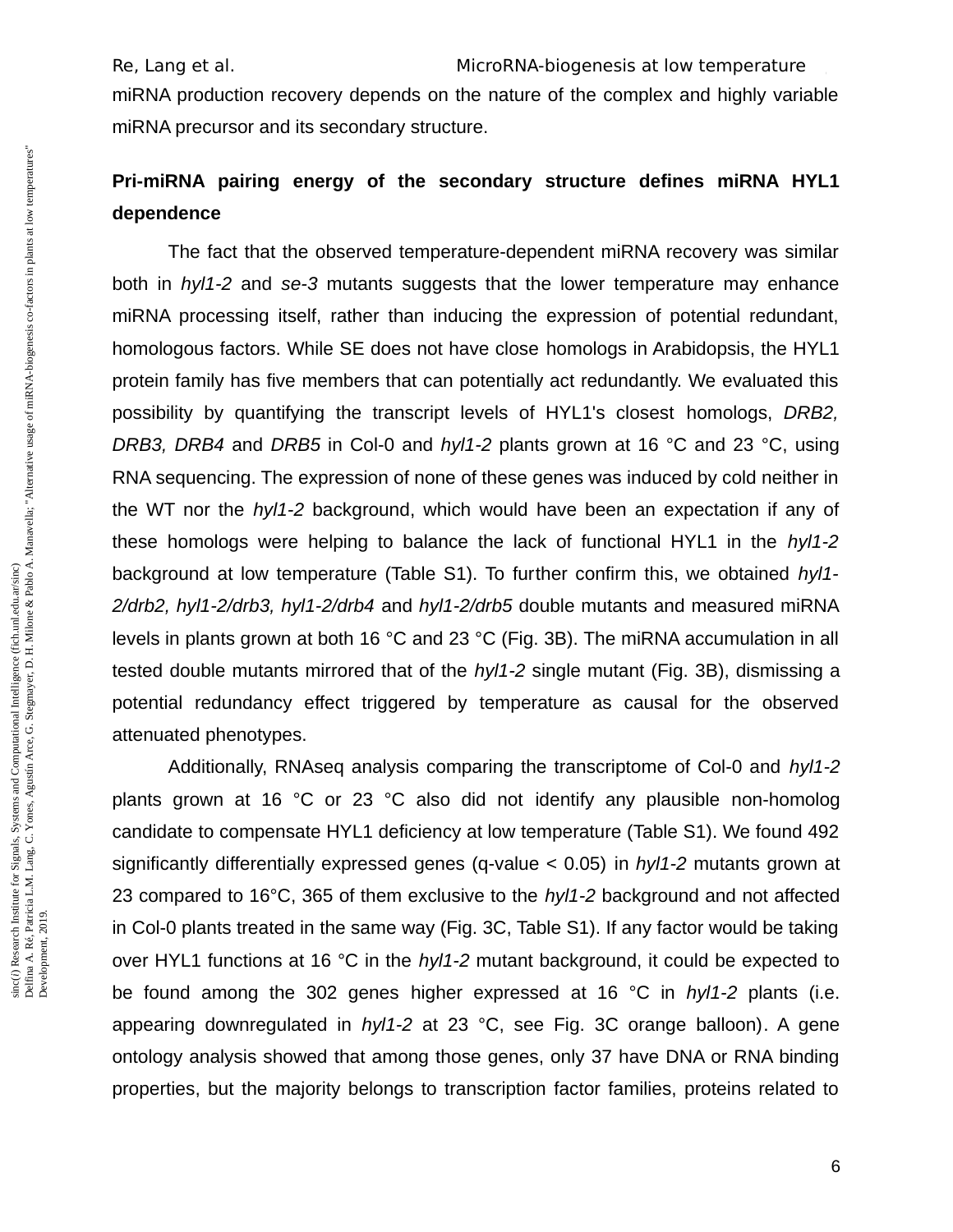DNA damage repair or translation initiation factors (Table S1), which are unlikely to display HYL1-like properties or activity. Further, when specifically tested, no miRNAbiogenesis related factors appeared differentially regulated among these temperatures (Table S1).

In addition, we observed that the production of some miRNAs was not restored by a temperature reduction (i.e., miR157) or not affected in *hyl1-2* mutants independent of the temperature (i.e., miR168) (Fig. 2A, C). Aiming to sort miRNAs into categories, we performed small RNA sequencing of Col-0 and *hyl1-2* plants grown at 23 °C and 16 °C. We then categorized miRNAs according to their responsiveness to temperature changes into two groups: i) those with increased expression in *hyl1-2* when temperature changed from 23 to 16ºC (TC), and ii) those that did not increase their expression with the temperature variation (TnC) (Fig. 3D). It is worth mentioning that, due to the identical sequence of some mature miRNAs that belong to the same family, some miRNAs may be wrongly categorized if a single member of the family "hides" the others (e.g. a temperature responsive member of a family among non-responsive ones). This can potentially reduce the power of our analysis.

Based on the miRNA-group sorting, we aimed to evaluate if structural or sequence characteristics of the corresponding pri-miRNAs can help define how a miRNA responds to temperature, and to what extent its processing is HYL1 dependent. For this, 1,590 pri-miRNA features were extracted from each group using miRNAfe (Yones et al. 2015), a feature selection method based on LASSO (Table S2, (Zou & Hastie 2005). In our analysis, a positive LASSO coefficient for a feature indicates that the feature is important for the temperature responsiveness (TC), while a negative coefficient indicates that the feature is important for the temperature nonresponsiveness (TnC). We found that the most important features of miRNAs that increase expression in *hyl1-2* background at 16 ºC are the presence and amount of GCA and UGCA (Fig. 3E). Interestingly, the content of paired G or C nucleotide triplets in the pri-miRNA structure appeared top ranked. This suggests that such high energy paired regions of the pri-miRNA are a defining feature for HYL1-dependency during primiRNA processing. As temperature change will affect the folding and secondary structure of pri-miRNAs, features highly dependent on the GC content of the paired region are particularly relevant. In our analysis, other characteristics such as the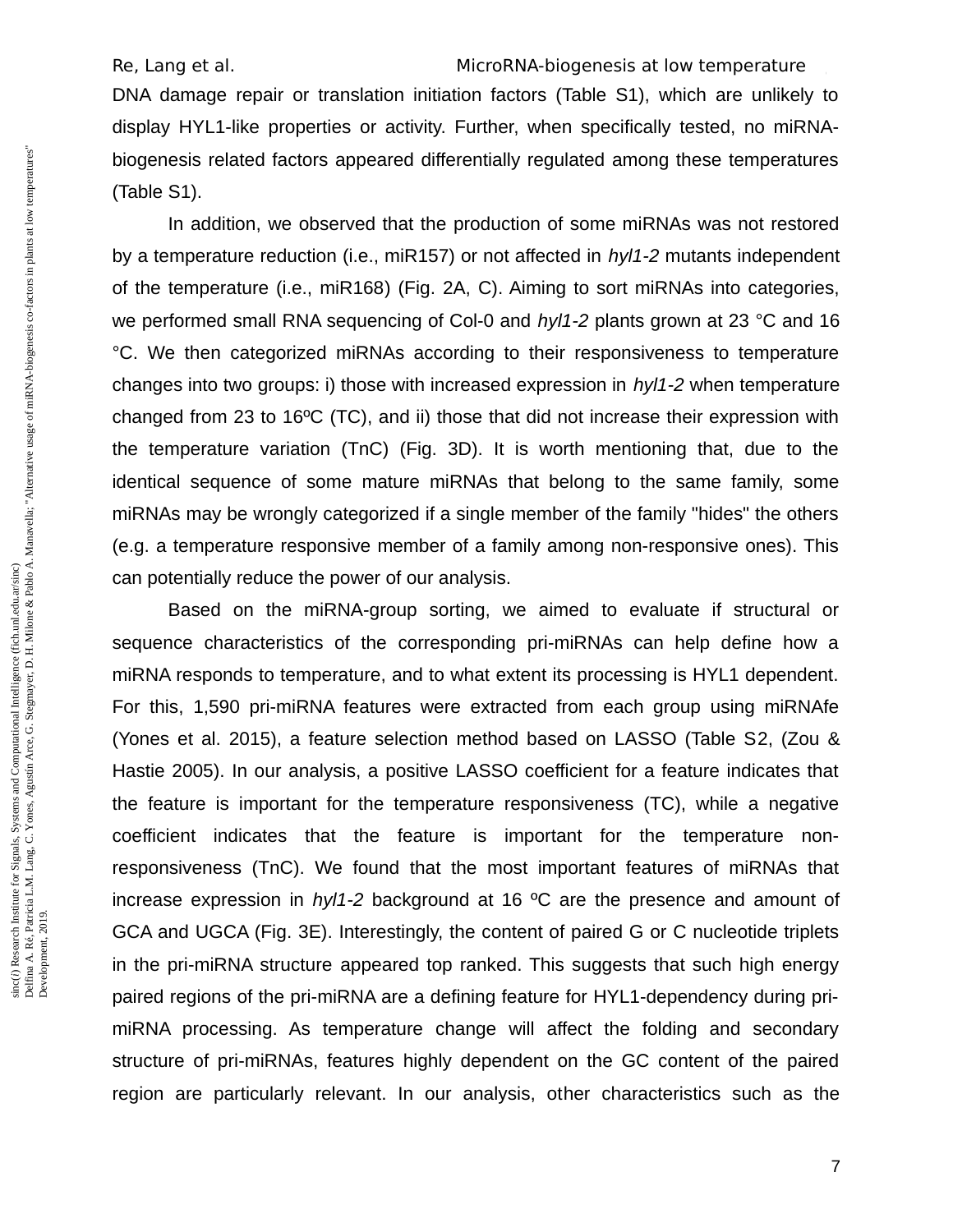number of loops or loop size were not found to be relevant for the classification (Table S2). However, a comparison between our pri-miRNA classification and the DCL1-slicing mechanism (Bologna et al. 2013; Chorostecki et al. 2017) showed that HYL1 independent miRNAs tend to be processed via a short base-to-loop mechanism by DCL1 (Table S3). This correlation may indicate that proper pri-miRNA slicing by DCL1 can be independent of HYL1 for short base-to-loop processed precursors, while HYL1 becomes necessary to guide DCL1 when multiple slicing steps are required in long, complex pri-miRNAs, or when slicing starts from a less organized loop region.

### **A drop in temperature improves the miRNA processing precision**

Help of SE and HYL1 to DCL1 during miRNA processing has been shown to be essential to ensure the ribonuclease precision at the mature miRNA excision step (Dong et al. 2008; Liu et al. 2012). Given our results, it could be expected that a change in premiRNA stability/folding triggered by a drop in temperature could improve miRNA processing precision. We therefore analyzed processing precision by scoring the ratio of total miRNA-matched small RNA to the pool of imprecisely processed small RNAs, defined as those only partially matching the mature miRNA sequence. As reported, hyl1- 2 mutants grown at 23 ºC showed a drastic reduction in processing precision when compared to Col-0 at the same temperature (Fig. 4A). However, reduction in temperature drastically improved miRNA-processing precision. This is particularly true in *hyl1-2* mutants, as could be anticipated from our previous results, but also for wildtype plants, which display increased precision upon temperature decrease (Fig. 4A). This suggests overall increased robustness of the processing machinery at 16  $^{\circ}$ C. coinciding with increased thermodynamic stability of pri-miRNA secondary structure.

It has been recently shown that the pool of active HYL1 is actively degraded when plants are exposed to insufficient light for a prolonged period (Achkar et al. 2018). Light reduction in the shade, or complete darkness, are often accompanied by a drop in temperature. We wondered how such temperature changes could affect HYL1 dependent miRNA processing when HYL1 is degraded simultaneously. To test a combined scenario of low temperature and insufficient light, we sequenced small RNAs of plants grown at 16 or 23 ºC in LD photoperiod for 14 days, or grown for 10 days in LD and then transferred to dark for 4 days, and compared the miRNA accumulation (Fig.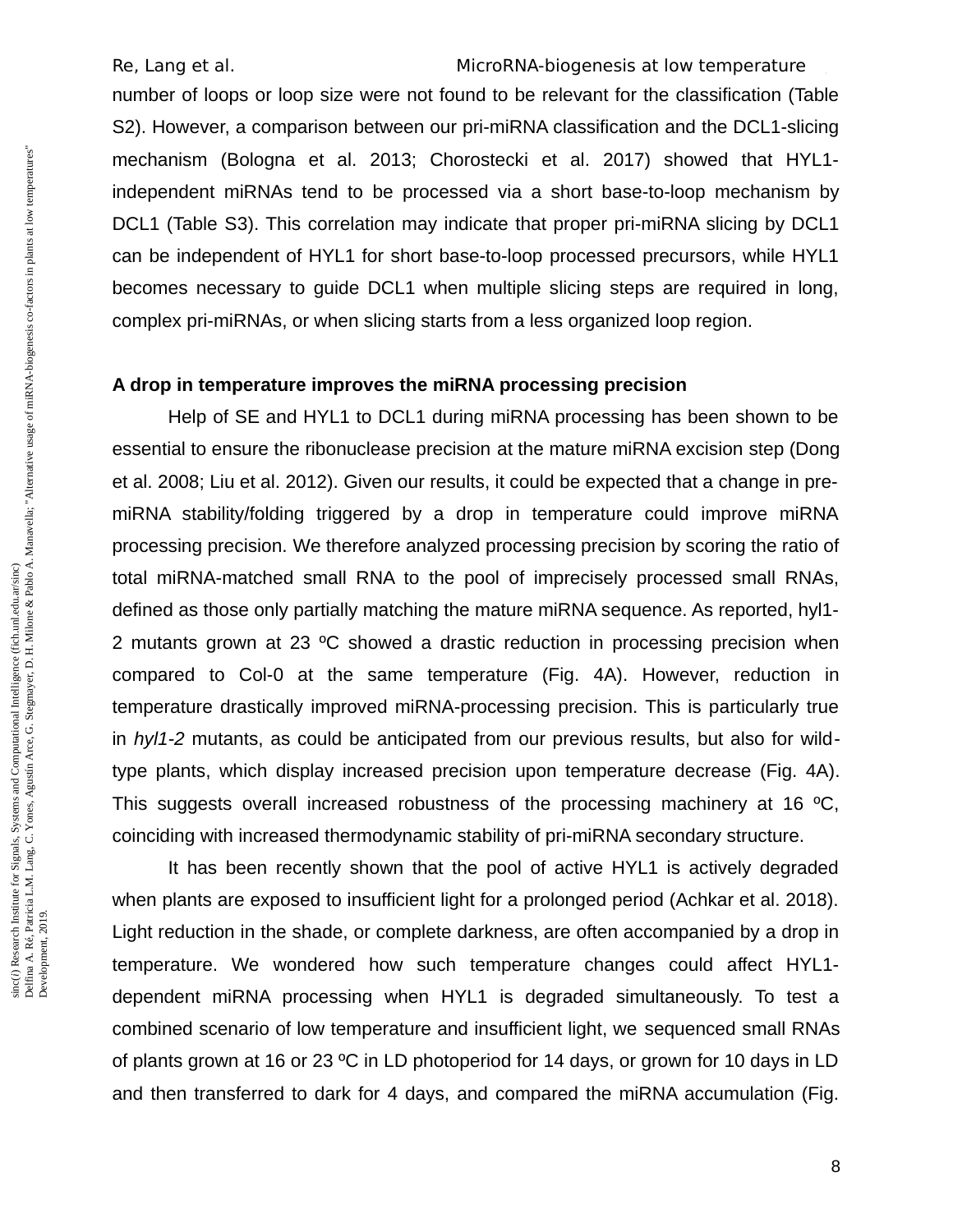4B). As previously reported, we observed an overall reduced miRNAs accumulation when the plants were transferred to the dark, as consequence of HYL1 degradation, but also a partial recovery of the miRNA populations when the plants were kept at 16 ºC (Fig. 4B). Additionally, a processing precision analysis performed in these samples showed increased processing precision in Col-0 plants when the temperature drops, even in the absence of light (Fig. 4C), a result harmonious with our hypothesis.

### **Closing remarks**

Our results demonstrate that some, but not all, miRNAs could go through alternative processing less dependent on DCL1 co-factors when the environmental temperature is below standard growth chambers conditions. Given the extensive distribution of Arabidopsis worldwide and the fact that 16 °C is the average temperature during spring/summer in central Europe, the center of *A. thaliana*'s geographic distribution, our finding gains ecological relevance. Variation in *HYL1* itself seems unlikely to trigger a necessity for alternative processing pathways: In a polymorphism analysis using 309 *Arabidopsis thaliana* accessions from across the plant's natural geographic range (1001 Genomes Consortium 2016), we found very little variation in *HYL1*. We could not detect any polymorphism causing nonsense mutations, and all variants causing non-synonymous mutations fall in the C-terminal end of the protein, which has been reported to be dispensable for HYL1 activity (Fig. 4D, (Wu et al. 2007)). This lack of natural genetic variation affecting HYL1 functionality suggests that HYL1 may be necessary for plant homeostasis even in colder climates.

However, we recently showed that HYL1 protein levels themselves change under certain environmental conditions – prolonged periods of insufficient light induce HYL1 degradation (Achkar et al. 2018). Since darkness or shading, common and highly relevant ecological conditions, often coincide with a drop in temperature, the results described here prompt us to envision a complex regulatory mechanism where dark will induce HYL1 degradation, while at the same time the associated temperature drop will turn HYL1 dispensable for the processing of some miRNAs. This implies a versatile and environmental dependent miRNA biogenesis pathway that allows the production of subsets of miRNAs under given conditions. This gives the miRNA biogenesis pathway,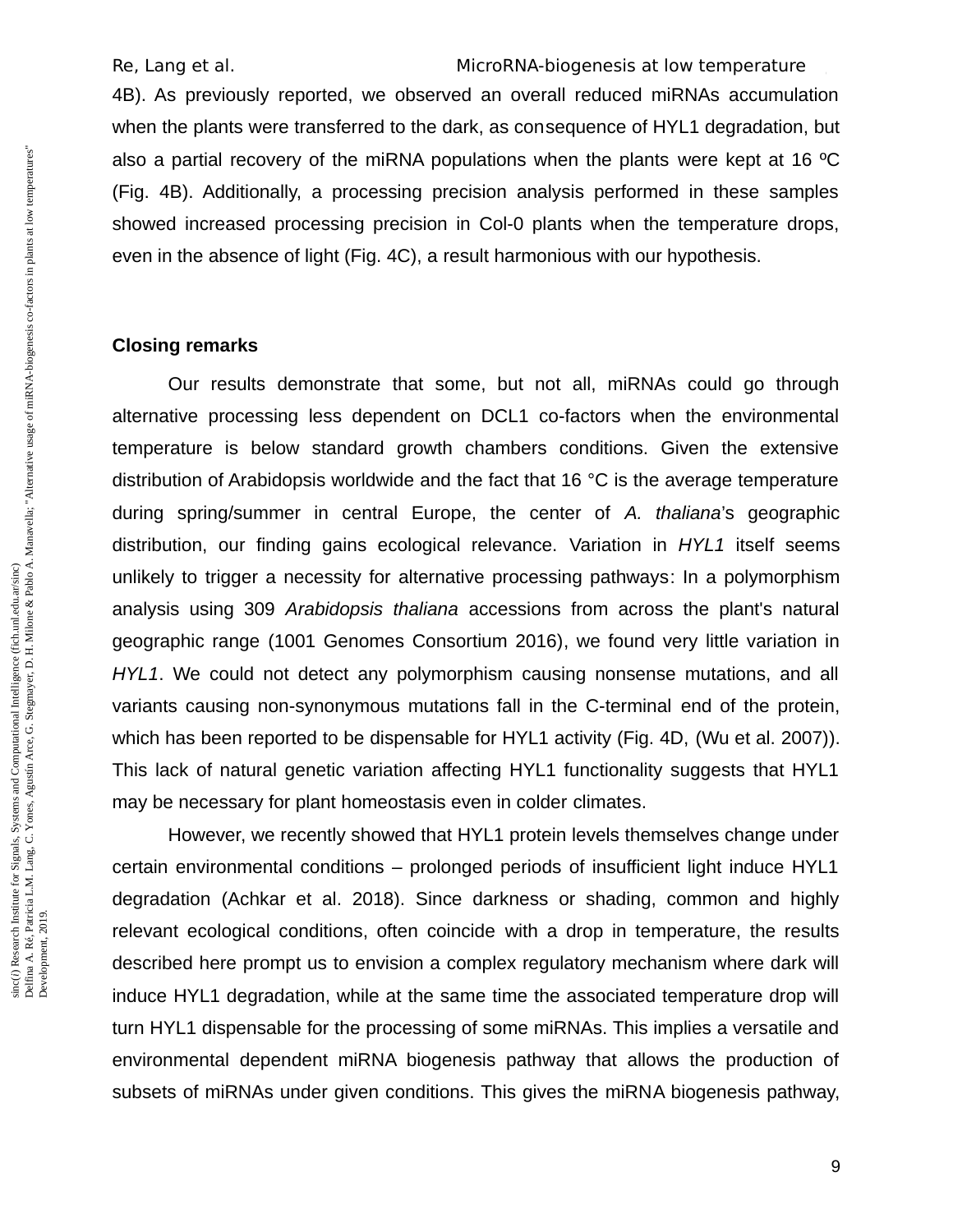once believed to be ubiquitous and constant, large flexibility to produce subsets of miRNAs. Finally, the finding that such a temperature recovery of miRNA production is ruled by the secondary structure of the pri-miRNAs may have significant evolutionary implications as a potential adaptation-driving mechanism.

# **Materials and Methods**

## **Plant Material**

*Arabidopsis thaliana* Columbia (Col-0, wild type / WT) seeds were surface sterilized with 10 % (v/v) bleach and 0.5 % SDS and stratified for 2–3 days at 4 °C. Plants were grown at indicated temperatures, for the indicated time periods, on soil or MS-Agar plates in long day conditions (16 h light: 8 h dark), in ARALAB D1200 PL growing chambers (ARALAB, Portugal). Temperature fluctuations  $> 1$  °C could buffer the observed effect on miRNA production in the plants. Thus in all cases, the incubator temperature was set up to oscillate in a range  $\leq$  to  $+/-1$  °C and temperature was monitored during the whole duration of the experiments. Mutant lines were obtained from ABRC or NASC stock centers: *drb2* (N349415), *drb3* (SALK\_022644C), *drb4* (SALK\_000736), *drb5* (SALK\_126609.29.25.N), *hen1-5* (SALK\_049197), *hyl1-2* (SALK\_064863), *se-3* (Grigg et al. 2005) and *ago1-25* (Morel et al. 2002).

## **RNA Analysis**

Total RNA was extracted using TRIZOL reagent (Life Technologies). RNA blots were made as previously described (Tomassi et al. 2017). Briefly, 1-5 µg of total RNA were resolved in 17 % (v/v) polyacrylamide gels under denaturing conditions (7 M urea) and then transferred to HyBond-N+ charged nylon membranes (Amersham) by semi-dry electroblotting. RNA was covalently fixed to membranes using a UV Crosslinker. Membranes were hybridized over-night with DNA oligonucleotide probes labeled with the second generation DIG Oligonucleotide 3'-End Labeling Kit (Roche); the signal was detected using CSPD ready-to-use solution (Roche), by exposure to Amersham hyperfilm ECL (GE Healthcare Life Sciences). See Table S4 for probe details.

## **RNA Sequencing**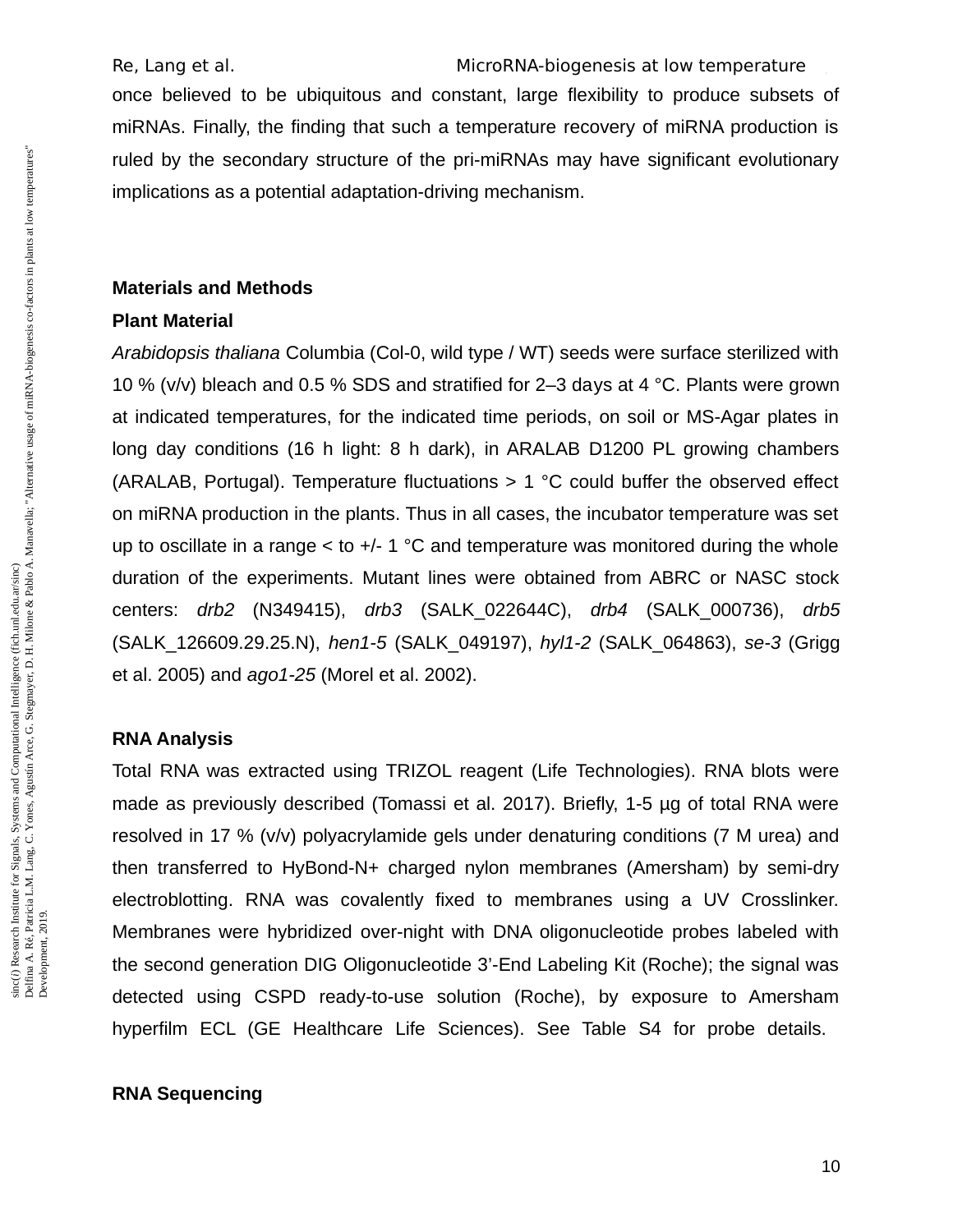Small RNA libraries were prepared as indicated by the TruSeq small RNA library prep kit (Illumina). 50 ng of small RNAs purified with the ZR small-RNA PAGE Recovery Kit (Zymo Research) were used as input for library preparation. RNA libraries were prepared using 1 ug of total RNA as input, as described by the TruSeq RNA sample prep V2 guide (Illumina). Small RNA and mRNA library size selections were performed with the BluePippin System (SAGE Science) using a 3% and 1.5% gel, respectively. Single-end Illumina sequencing was performed with a HiSeq3000. Obtained sequence data are available at the European Nucleotide Archive (ENA) under the project number PRJEB28610.

### **MiRNA Classification and Feature Extraction**

Small RNA reads were first processed to remove 3´ adapters using cutadapt (version 1.9.1; (Martin 2011) and then mapped using bowtie (version 1.1.2; (Langmead et al. 2009)). The references used for mapping were the databases for hairpin and mature miRNAs for *A. thaliana* from miRBase (release 21), in the latter mature miRNAs with identical sequences were collapsed into single miRNAs. For all the reads from Col-0 and *hyl1-2* plants the log2 fold change (LFC) for each genotype at 16 ºC compared to 23 ºC was calculated with DESeq (Anders & Huber 2010). Reads with LFC<0 and false discovery rate adjusted p-value  $< 0.1$  at 23 <sup>o</sup>C were discarded. The remaining reads were divided into two groups: i) temperature changing (TC) sequences, with increased expression in hyl1-2 when the temperature changed from 23 to 16 ºC and ii) temperature non-changing (TnC) sequences that did not increase their expression with temperature variation. The median LFC (θ) was used as a threshold for separation into these two groups. This criterion left equal numbers of reads in each group, leaving in TC those with expression levels increased by more than 80 % LFC upon temperature change from 23 to 16 ºC. Feature selection was based on LASSO (Zou & Hastie 2005). The optimization criteria was L =  $|LFC - AXB|2 + \lambda 2\overline{\Sigma}|B|2 +$ λ1∑j|βj|, where X is the matrix of pre-miRNA features and A has the confidence levels for each sequence. This is a diagonal matrix with elements αi, defined according to the difference between the distance of each sequence i to the threshold  $\theta$  that separates the two groups (TC and TnC),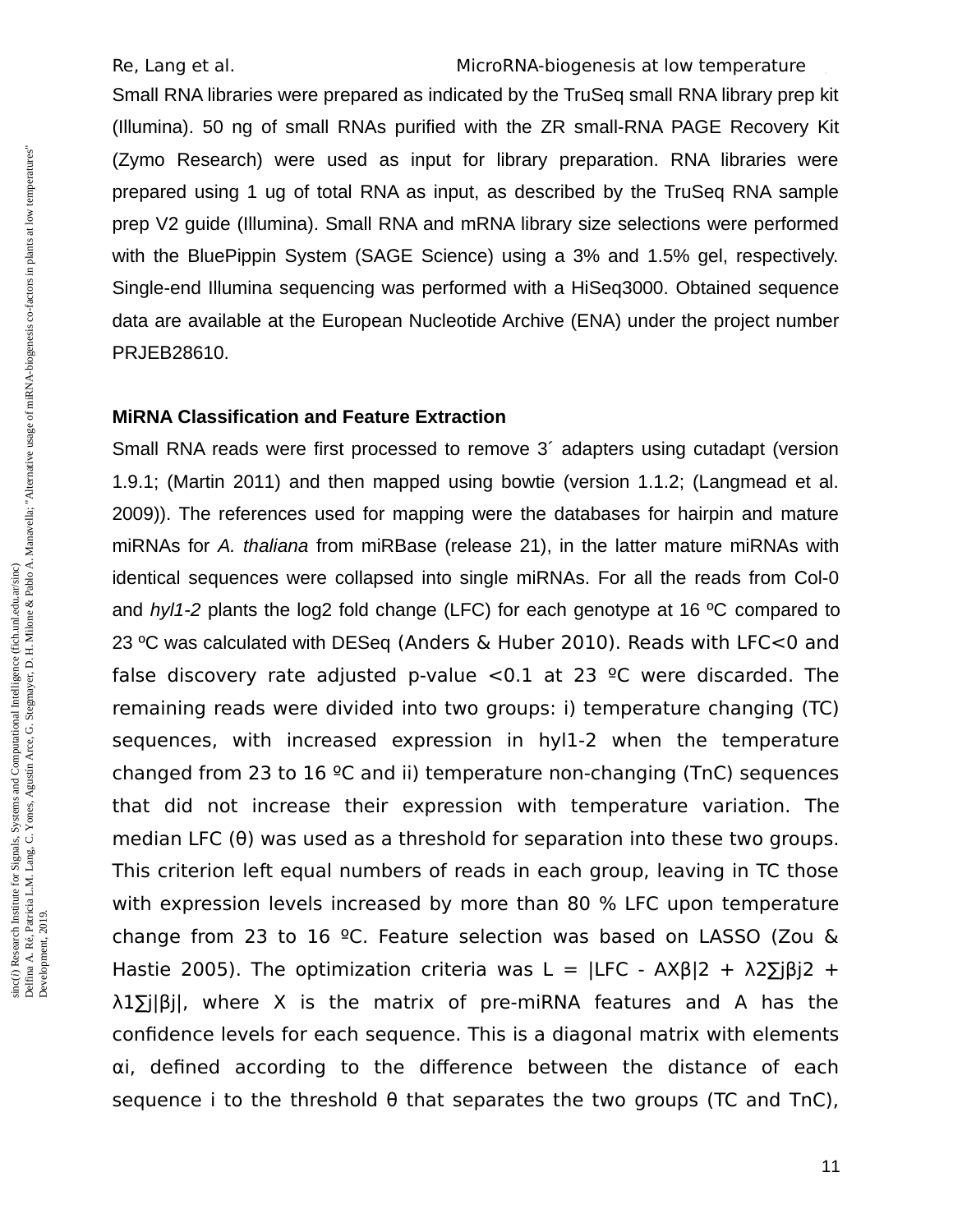and the standard error (SE) in the detection of the miRNA within the sequence. That is,  $\alpha i = 2 / (1 + \exp(-5(|LFCi - \theta| - SEi)))$ , for  $|LFCi - \theta| > SEi$ ; and  $\alpha i = 0$  otherwise (the feature is ignored in the optimization). To solve the optimization problem, a grid search was performed over λ1 and λ2, calculating the optimal β for each combination in a cross-validation scheme. Finally, the combination of  $λ1$  and  $λ2$  that leads to the lower mean loss is used to estimate the final β (Yones et al. 2015).

## **Transcriptomic Analysis**

The mRNA-seq reads were first filtered by mapping them to the A. thaliana 18s ribosomal RNA with Bowtie2 (version 2.2.6, (Langmead & Salzberg 2012). Unmapped reads were then aligned to the *A. thaliana* genome using Tophat2 (version 2.1.0, (Kim et al. 2013)) with the TAIR10 gene annotation and the following parameters: no-noveljuncs, read-edit-dist 1, read-gap-length 0, max-multihits 1. Finally, differentially expressed genes were found with cuffdiff (version 2.2.1, (Trapnell et al. 2012)) using the default parameters, discarding genes with less than 10 counts and considering differentially regulated genes as those with an FDR adjusted p-value < 0.05.

### **Pollen Tube Staining and Embryo Analysis**

Flowers were fixed (10% acetic acid, 30% chloroform, 60% EtOH; 2h) ~16-24h after pollination, incubated in NaOH (4M; 4-6h) and washed three times (50mM potassium phosphate pH 7.5). After staining with DABS (0.1% (w/v) aniline blue, 108mM K3PO4 pH 11, decolorized overnight at 4 °C in the dark before use; 12h, RT), pistils were imaged at 40X with a stereoscope (Leica MZ10F), using 420 nm excitation and a CFP filter.

To evaluate fertilization and embryo production efficiency, fully elongated and filled, but not fully ripened siliques were opened longitudinally and imaged with a stereoscope (Nikon SMZ800).

#### **Histochemistry**

Plants containing MIRNA Promoter:GUS constructs were grown on MS-Agar plates for 8 days at 23 °C in LD conditions, and then transferred to 16 °C or kept at 23 °C for 6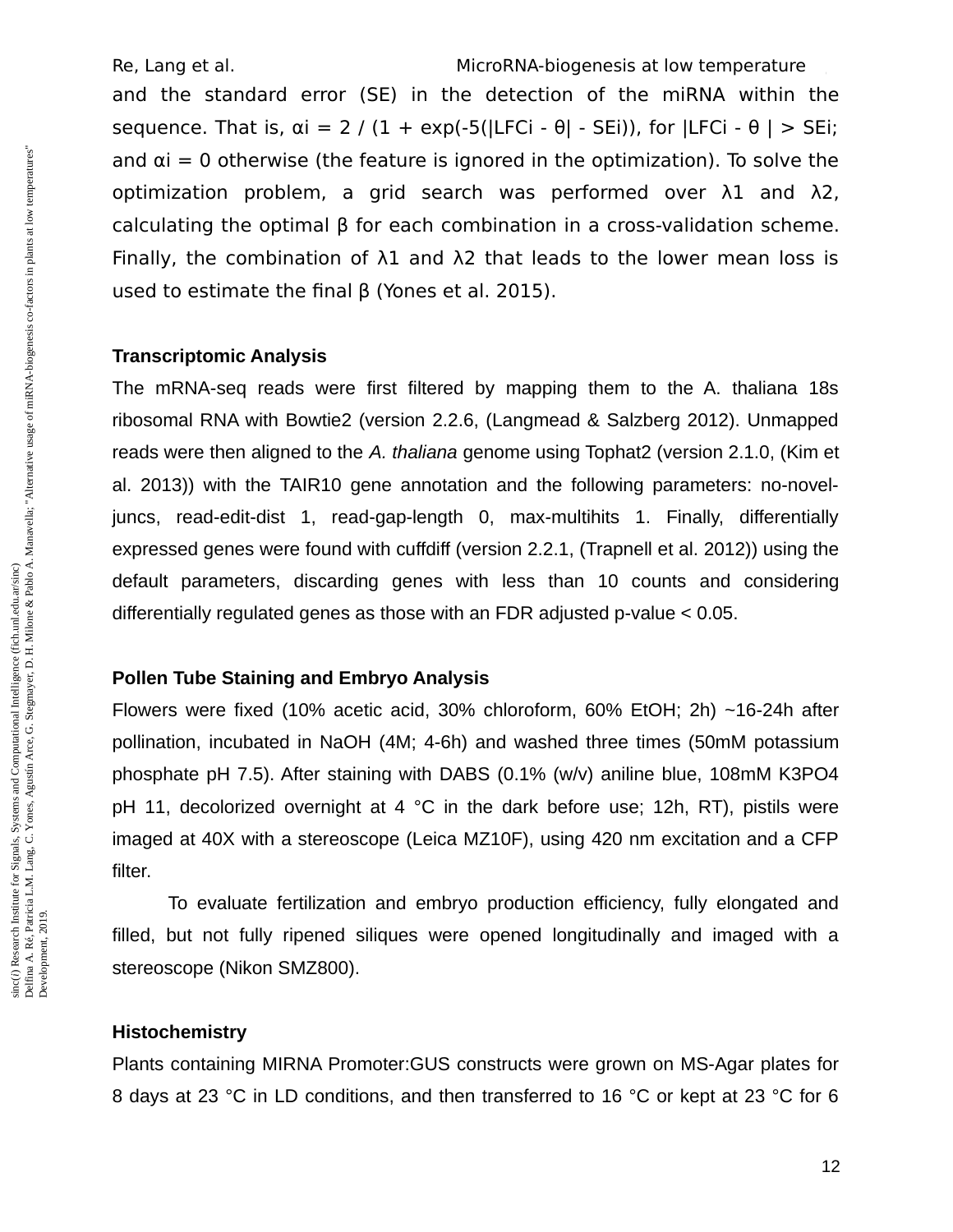Re, Lang et al. The MicroRNA-biogenesis at low temperature more days until histochemistry assay was performed. GUS activity was detected by immersing whole plants in a 1 mM 5-bromo-4-chloro-3-indolyl-glucuronic acid solution in 100 mM sodium phosphate pH 7.0 and 0.1 % Triton X-100, applying vacuum for 5 min, and subsequent overnight-incubation at 37 °C. Chlorophyll was cleared from the plant

tissues by immersing them in 70 % ethanol. Images were taken with a LEICA MZ10F.

### **Acknowledgements**

This work was supported by ANPCyT (Agencia Nacional de Promoción Científica y Tecnológica, Argentina), HFSP (Human Frontier Science Program), the Max Planck Society, ICGEB (International Centre for Genetic Engineering and Biotechnology) to P.A.M.. A short-term fellowship from the DAAD (Deutscher Akademischer Austauschdienst) to P.L.M.L., D.A.R., A.L.A., G.S., D.M., and P.A.M., are members of CONICET; C.Y. is a fellow of the same institution.

### **Competing interests**

The authors declare no competing or financial interests.

#### **Author contributions**

Conceptualization and methodology, D.A.R., P.L.M.L., G.S., D.M. and P.A.M.; Investigation, D.A.R., P.L.M.L., A.L.A., and D.Y.; Formal Analysis, A.L.A., G.S., D.Y. and D.A.R.; Supervision, P.A.M., and D.M.; Writing – Original Draft, D.A.R. and P.A.M.; Writing – Review & Editing, all authors.

### **Data availability**

Raw data for RNA and smallRNA sequencing have been deposited in the European Nucleotide Archive (ENA) under the project number PRJEB28610.

## **Supplementary information**

Supplemental Information available online.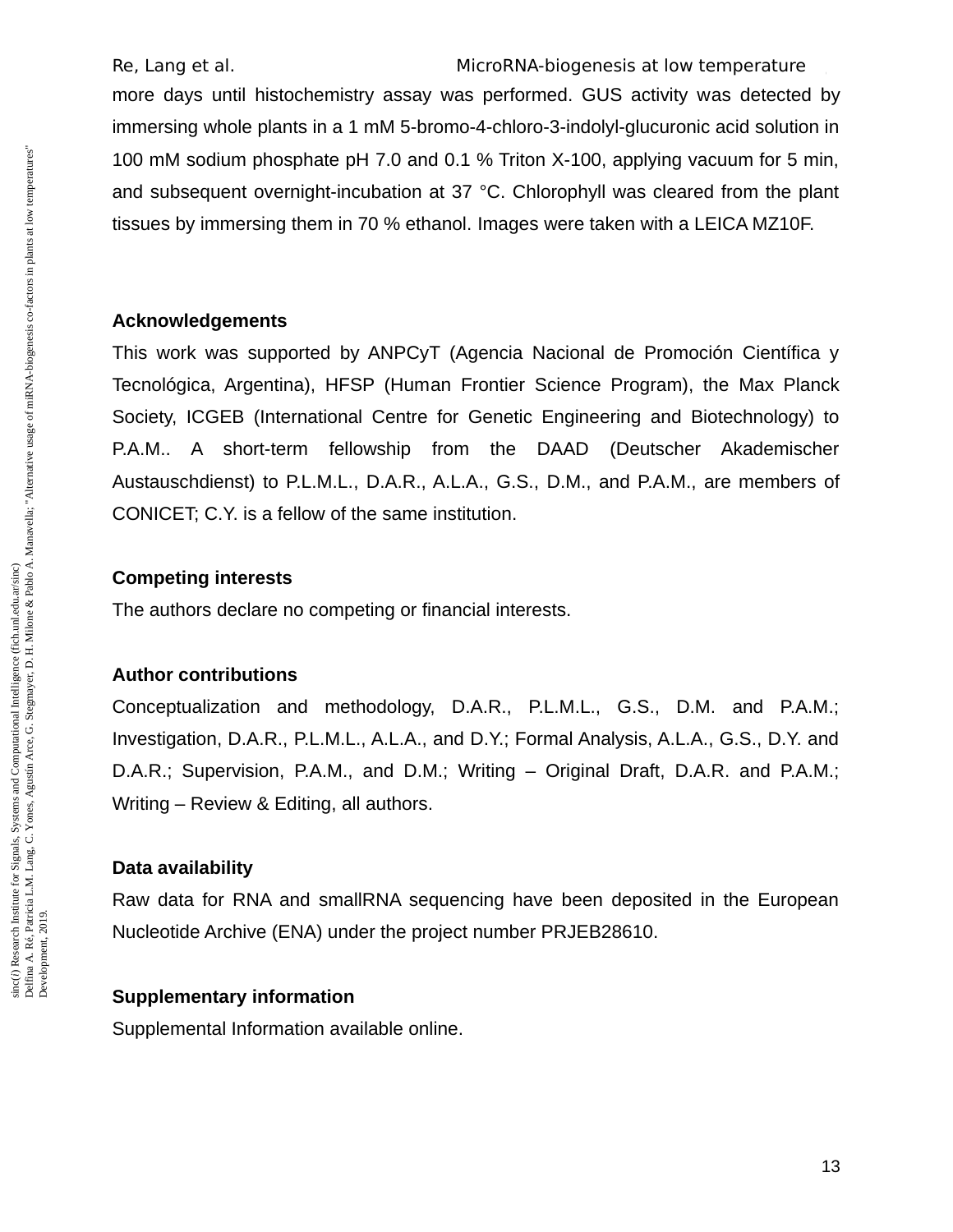

**Supplemental Fig. 1: Phenotypes of miRNA biogenesis mutants at reduced temperatures.**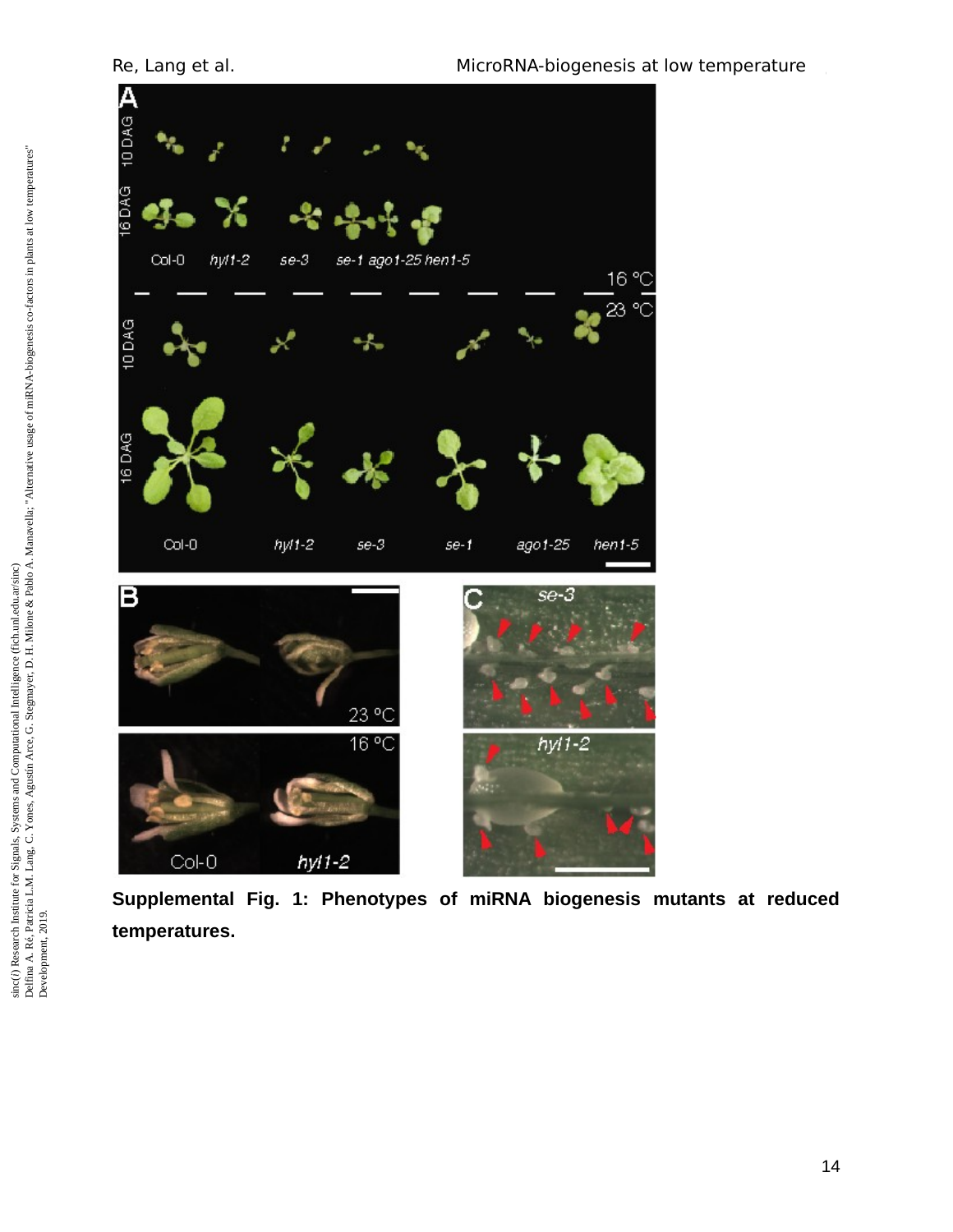**Supplemental Table 1: Differentially expressed genes in Col-0 and** *hyl1-2* **at 16 and 23 °C as shown by RNAseq analysis.**

**Supplemental Table 2: Differentially accumulated miRNAs in Col-0 and** *hyl1-2* **at 16 and 23 °C as shown by small RNAseq analysis.**

**Supplemental Table 3: Pri-miRNA extracted features description.**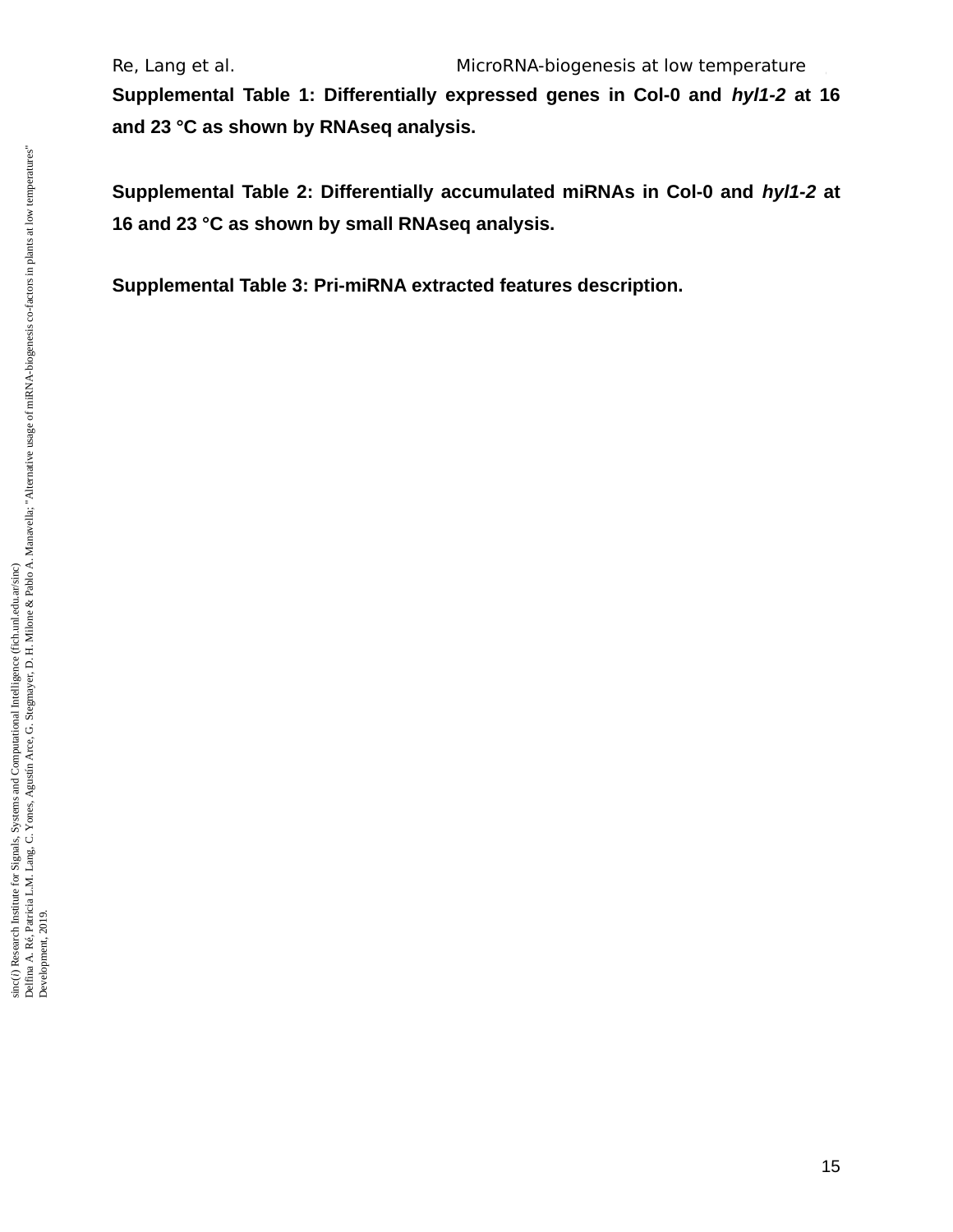| <b>Feature Name</b>                             | <b>Description</b>                                                                                                                                                                                                                                                                                                                                                       | <b>Dimension</b> |
|-------------------------------------------------|--------------------------------------------------------------------------------------------------------------------------------------------------------------------------------------------------------------------------------------------------------------------------------------------------------------------------------------------------------------------------|------------------|
| Nucleotide proportion (A, C, G, U)              | Ratio of each base in the sequence                                                                                                                                                                                                                                                                                                                                       | 4                |
| Dinucleotide proportions per region             | Proportion of dinucleotide elements (AA, AC, AG, etc.) in the<br>whole sequence, only in the stem and the main loop                                                                                                                                                                                                                                                      | 48               |
| Trinucleotide proportion                        | Similar to the previous feature but combining four bases                                                                                                                                                                                                                                                                                                                 | 192              |
| Tetra-nucleotide proportion                     | Similar to the previous feature but combining three bases                                                                                                                                                                                                                                                                                                                | 768              |
| L                                               | Sequence length                                                                                                                                                                                                                                                                                                                                                          | $\mathbf{1}$     |
| $G+C_{content}$                                 | Aggregated proportion of guanine and cytosine in the<br>sequence:<br>$G+C_{content} = \frac{G+C}{G+C+A+II}$                                                                                                                                                                                                                                                              | $\mathbf{1}$     |
| $G/C_{ratio}$                                   | Ratio of guanine over cytosine:<br>$G/C_{ratio} = \frac{G}{C}$                                                                                                                                                                                                                                                                                                           | 1                |
| Ns                                              | Number of stems                                                                                                                                                                                                                                                                                                                                                          | 1                |
| Avg_BP_Stem                                     | Average number of base pairs per stem                                                                                                                                                                                                                                                                                                                                    | 1                |
| Longest stem length                             | Longest region where the pairing is perfect                                                                                                                                                                                                                                                                                                                              | 1                |
| Terminal loop length                            | Number of nucleotides in the stem region of the secondary<br>structure                                                                                                                                                                                                                                                                                                   | 1                |
| Number of base pair                             | Number of paired nucleotides divided by 2                                                                                                                                                                                                                                                                                                                                | 1                |
| dP or base pair propension                      | Number of base pair divided by the nucleotide number                                                                                                                                                                                                                                                                                                                     | 1                |
| $ A-U /L$ $ G-C /L$ $ G-U /L$                   | Number of each possible base pair normalized by the sequence<br>length                                                                                                                                                                                                                                                                                                   | 3                |
| $\% (A-U)/N_s$ % $(G-C)/N_s$ and $\% (G-U)/N_s$ | Proportion of base pairs on stems                                                                                                                                                                                                                                                                                                                                        | 3                |
| <b>Triplets</b>                                 | Vector of 32 elements with the triplets frequency. A triplet is an<br>element formed with the structure composition (paired or not<br>paired) of three adjacent nucleotides and the base at the<br>middle. An example of a triplet is ".((A", where the parenthesis<br>represent a paired nucleotide, a dot a non-paired one, and the<br>letter is the middle nucleotide | 32               |
| <b>Tri-triplets</b>                             | Similar to the triplets, but with three states (pair or unpaired)<br>and three bases. For example: ".(.AGU"                                                                                                                                                                                                                                                              | 512              |
| MFE                                             | Minimum free energy                                                                                                                                                                                                                                                                                                                                                      | $\mathbf{1}$     |
| EFE                                             | Ensemble free energy                                                                                                                                                                                                                                                                                                                                                     | $\mathbf{1}$     |
| Freq                                            | The structural frequency calculated with RNAfold (-p option)                                                                                                                                                                                                                                                                                                             | 1                |
| <b>Diversity</b>                                | The structural diversity calculated with RNAfold (-p option)                                                                                                                                                                                                                                                                                                             | 1                |
| Diff                                            | It is  MFE-EFE /L                                                                                                                                                                                                                                                                                                                                                        | 1                |
| dG                                              | Minimum free energy divided by the sequence length                                                                                                                                                                                                                                                                                                                       | $\mathbf{1}$     |
| Adjusted Shannon's entropy or dQ                | It characterizes the probability of base pairing in a secondary<br>structure as a chaotic dynamic system:<br>$dQ = \frac{1}{l} \sum p_{ij} \log_2 p_{ij}$ ,                                                                                                                                                                                                              | 1                |
|                                                 | where $p_{ii}$ is the probability of pairing of nucleotides i and j. This<br>value is calculated with the algorithm from (McCaskill, $1990$ ) <sup>1</sup> .<br>Low values of dQ correspond to distributions dominated by a<br>few bases likely to be matched. These bases are better<br>predicted than those that have multiple alternative states                      |                  |
| MFEI1                                           | Ratio between the minimum free energy and the $%C + G$                                                                                                                                                                                                                                                                                                                   | 1                |
| MFEI2                                           | Is calculated as dG/Ns, where NI is the number of stems                                                                                                                                                                                                                                                                                                                  | 1                |
| MFEI4                                           | Is calculated as M F E/Nb, where Nb is the total number of<br>base pairs in the secondary structure                                                                                                                                                                                                                                                                      | 1                |
| max <sub>s</sub>                                | Longest region where the pairing is perfect                                                                                                                                                                                                                                                                                                                              | 1                |

<span id="page-15-0"></span>1 J.S. McCaskill. The equilibrium partition function and base pair binding probabilities for RNA secondary structure. Biopolymers, 29(6-7):1105–1119, 1990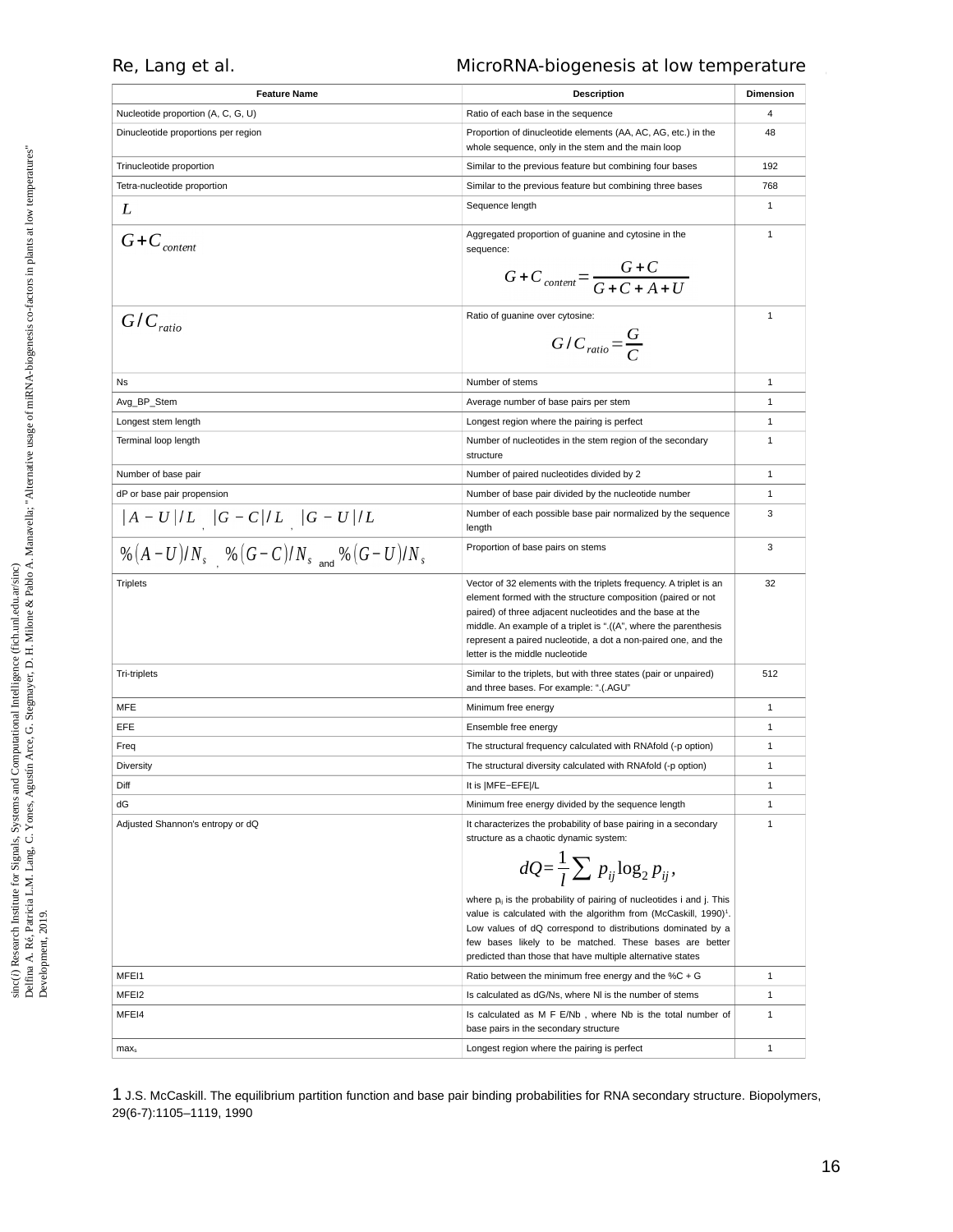| M <sub>b</sub>                  | Number of bulges with length 1, 2, 3 and >4 in the region of the<br>mature on the secondary structure |      |
|---------------------------------|-------------------------------------------------------------------------------------------------------|------|
| $M_{\rm dP}$                    | Base pair propension in the mature region                                                             |      |
| $M_{td}$                        | Distance from the first pair to the mature                                                            |      |
| $M_{\text{ld}}$                 | Distance from the mature to the main loop                                                             |      |
| Mı                              | Mature length                                                                                         |      |
| Total no. of features extracted |                                                                                                       | 1590 |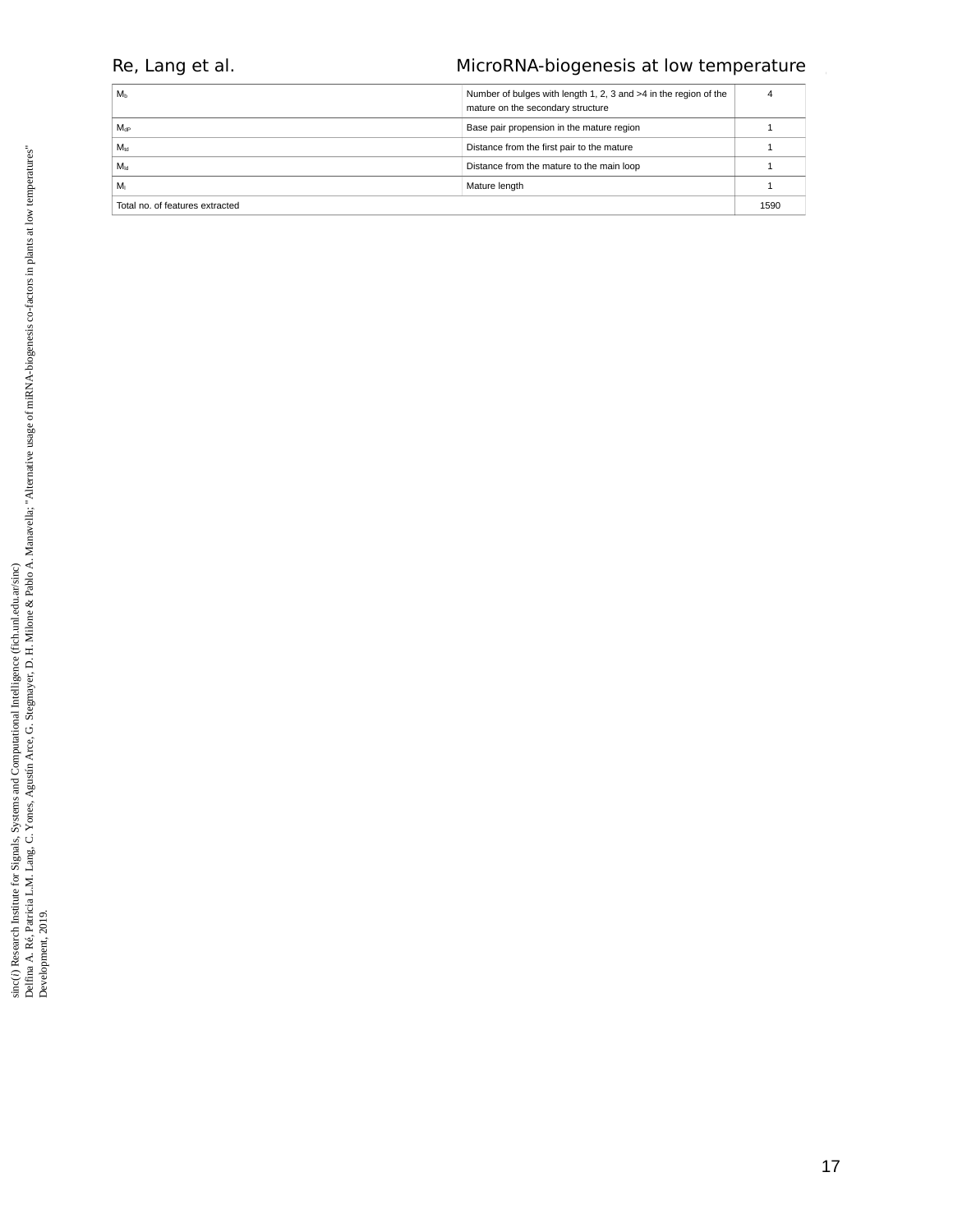**Supplemental Table 4: DNA oligonucleotide used as probes.**

**Supplemental Table 5: Transgene constructs used.**

| <b>Transgene</b>             | <b>Name</b> | <b>Description</b>              | Reference        |
|------------------------------|-------------|---------------------------------|------------------|
| $miR171A_{\text{Prom}}:GUS$  | pPM181      | Genomic DNA of MIR171A promoter | Manavella et     |
|                              |             | cloned in pGWB433               | al., 2013        |
| $miR170_{\text{Prom}}$ :GUS  | pPM203      | Genomic DNA of MIR170 promoter  | Manavella et     |
|                              |             | cloned in pGWB433               | al., 2013        |
| $miR416_{\text{Prom}}$ : GUS | pPM409      | Genomic DNA of MIR416 promoter  | This work        |
|                              |             | cloned in pGWB433               |                  |
| miR167A <sub>From</sub> :GUS |             |                                 | Wu.<br>al.<br>et |
|                              |             | Genomic DNA of MIR167A promoter | 2006             |
|                              |             | cloned in pBGWFS7               |                  |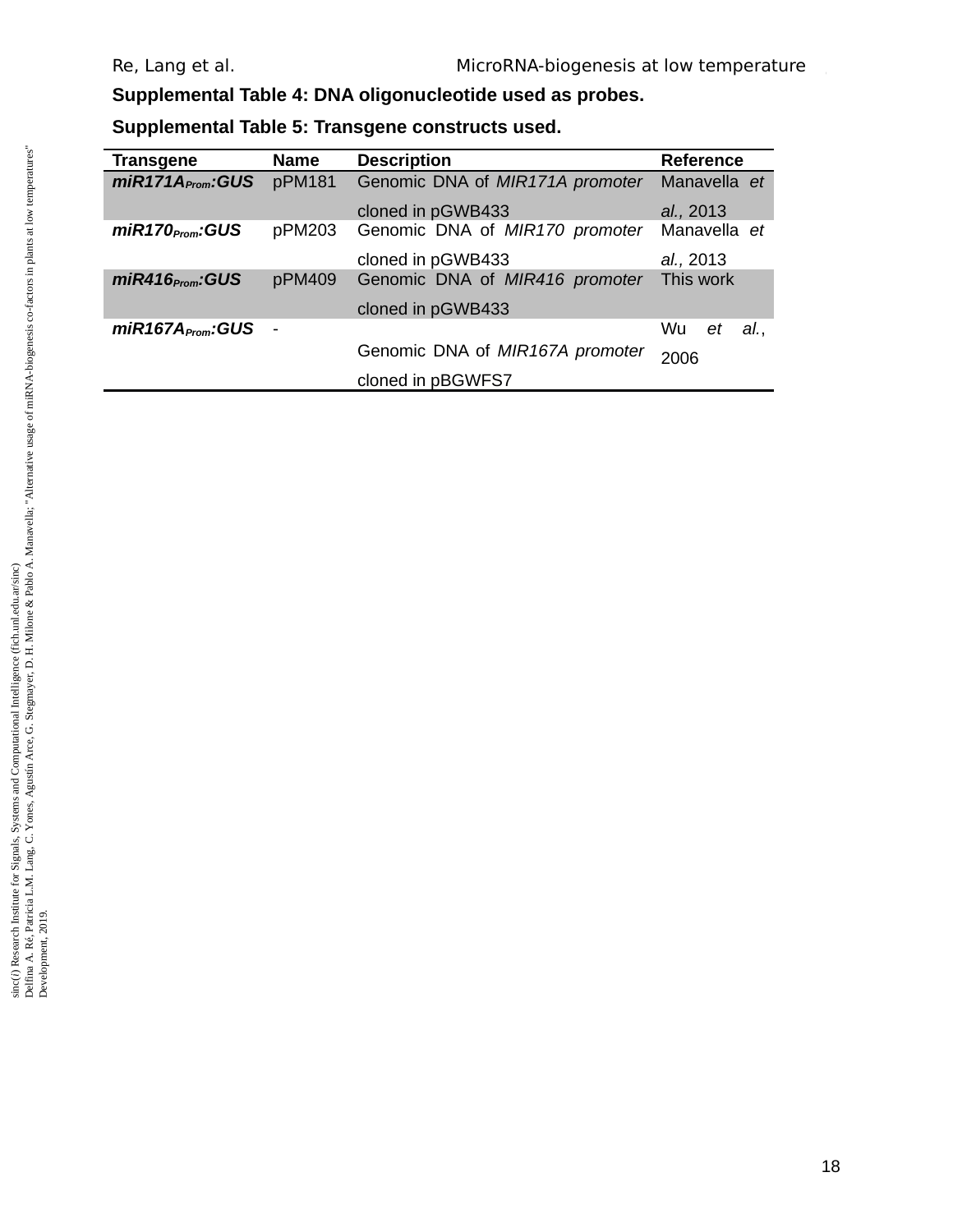# **References**

- 1001 Genomes Consortium, 2016. 1,135 Genomes Reveal the Global Pattern of Polymorphism in Arabidopsis thaliana. *Cell*, 166(2), pp.481–491.
- Achkar, N.P. et al., 2018. A Quick HYL1-Dependent Reactivation of MicroRNA Production Is Required for a Proper Developmental Response after Extended Periods of Light Deprivation. *Developmental Cell*, 46(2), pp.236–247.e6.
- Anders, S. & Huber, W., 2010. Differential expression analysis for sequence count data. *Genome biology*, 11(10), p.R106.
- Bologna, N.G. et al., 2013. Multiple RNA recognition patterns during microRNA biogenesis in plants. *Genome research*, 23(10), pp.1675–1689.
- Chorostecki, U. et al., 2017. Evolutionary Footprints Reveal Insights into Plant MicroRNA Biogenesis. *The Plant cell*, 29(6), pp.1248–1261.
- Dong, Z., Han, M.-H. & Fedoroff, N., 2008. The RNA-binding proteins HYL1 and SE promote accurate in vitro processing of pri-miRNA by DCL1. *Proceedings of the National Academy of Sciences of the United States of America*, 105(29), pp.9970– 9975.
- Grigg, S.P. et al., 2005. SERRATE coordinates shoot meristem function and leaf axial patterning in Arabidopsis. *Nature*, 437(7061), pp.1022–1026.
- Ito, K. et al., 2004. Temperature-Triggered Periodical Thermogenic Oscillations in Skunk Cabbage (Symplocarpus foetidus). *Plant & cell physiology*, 45(3), pp.257–264.
- Jung, J.-H. et al., 2016. Phytochromes function as thermosensors in Arabidopsis. *Science*, 354(6314), pp.886–889.
- Kim, D. et al., 2013. TopHat2: accurate alignment of transcriptomes in the presence of insertions, deletions and gene fusions. *Genome biology*, 14(4), p.R36.
- Langmead, B. et al., 2009. Ultrafast and memory-efficient alignment of short DNA sequences to the human genome. *Genome biology*, 10(3), p.R25.
- Langmead, B. & Salzberg, S.L., 2012. Fast gapped-read alignment with Bowtie 2. *Nature methods*, 9(4), pp.357–359.
- Legris, M. et al., 2016. Phytochrome B integrates light and temperature signals in Arabidopsis. *Science*, 354(6314), pp.897–900.
- Liu, C., Axtell, M.J. & Fedoroff, N.V., 2012. The helicase and RNaseIIIa domains of Arabidopsis Dicer-Like1 modulate catalytic parameters during microRNA biogenesis. *Plant Physiology*, 159(2), pp.748–758.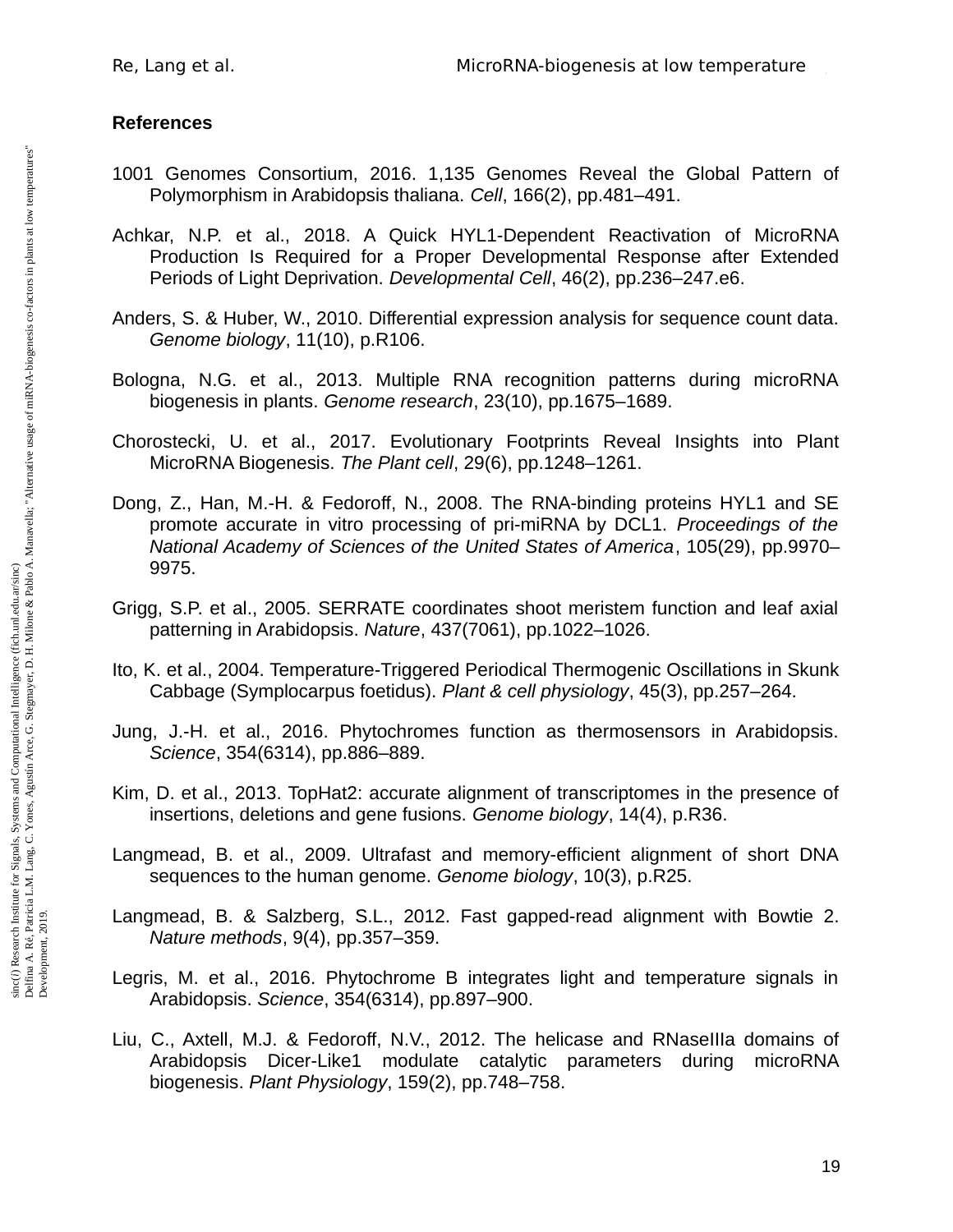- Liu, H. et al., 2018. Small but powerful: function of microRNAs in plant development. *Plant cell reports*, 37(3), pp.515–528.
- Martin, M., 2011. Cutadapt removes adapter sequences from high-throughput sequencing reads. *EMBnet.journal*, 17(1), p.10.
- Morel, J.-B. et al., 2002. Fertile hypomorphic ARGONAUTE (ago1) mutants impaired in post-transcriptional gene silencing and virus resistance. *The Plant cell*, 14(3), pp.629–639.
- Quint, M. et al., 2016. Molecular and genetic control of plant thermomorphogenesis. *Nature Plants*, 2(1), p.15190.
- Rogers, K. & Chen, X., 2013. Biogenesis, Turnover, and Mode of Action of Plant MicroRNAs. *The Plant cell*, 25(7), pp.2383–2399.
- Tomassi, A.H. et al., 2017. Nonradioactive Detection of Small RNAs Using Digoxigenin-Labeled Probes. *Methods in molecular biology* , 1640, pp.199–210.
- Trapnell, C. et al., 2012. Differential gene and transcript expression analysis of RNA-seq experiments with TopHat and Cufflinks. *Nature protocols*, 7(3), pp.562–578.
- Wu, F. et al., 2007. The N-terminal double-stranded RNA binding domains of Arabidopsis HYPONASTIC LEAVES1 are sufficient for pre-microRNA processing. *The Plant cell*, 19(3), pp.914–925.
- Yones, C.A. et al., 2015. miRNAfe: A comprehensive tool for feature extraction in microRNA prediction. *Bio Systems*, 138, pp.1–5.
- Zou, H. & Hastie, T., 2005. Regularization and variable selection via the elastic net. *Journal of the Royal Statistical Society. Series B, Statistical Methodology*, 67(2), pp.301–320.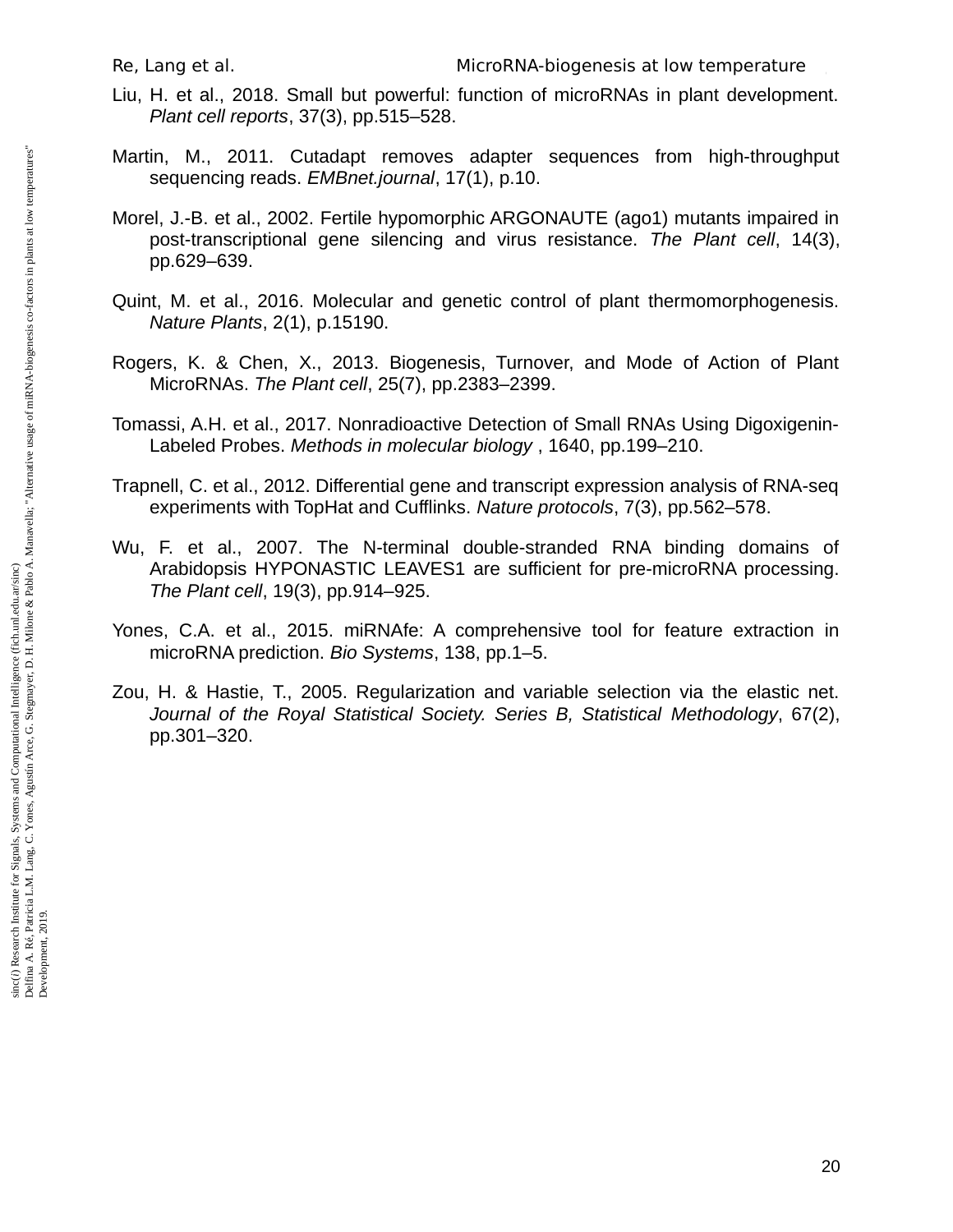

**Fig. 1. Reversion of the phenotypes of miRNA biogenesis mutants at reduced temperatures.** (A) Phenotypes of wild-type Col-0 and mutants plants at vegetative stage grown at 23 or 16 °C. Scale bar on the bottom right corner represents 1 cm. (B) Col-0 or *hyl1-2* flowers from plants grown at 16 or 23 °C during the reproductive phase artificially pollinated with pollen of plants grown in the same conditions. Sixteen hours after pollination, pollen viability and pollen tube growth were visualized by aniline blue staining. Scale bar in the bottom right corner represents 0.15 mm. (C) Dissection of Col-0 and mutant siliques showing a larger degree of embryonic abortion in *hyl1-2* and *se-3* mutants grown at 23 °C when compared to 16 °C. Examples of aborted embryos are noted with red while a magnification is shown in Fig. S1C. Scale bar in the bottom right corner represents 1 mm. (D) Quantification of the percentage of aborted embryos in WT and mutants plants grown at 23 °C and 16 °C. For each genotype, 50 siliques were dissected and embryo abortion was counted. Embryonic lethality is given as the % of aborted embryos over the total number of embryos. Error bars show 2xSEM. (E) Seed production of different miRNA-related mutants. Plants grown at 23 °C the entire life cycle (light grey), at 16 °C the entire life cycle (white), at 16 °C during vegetative phase and then transferred to 23 °C for the reproductive phase (black bars), or vice versa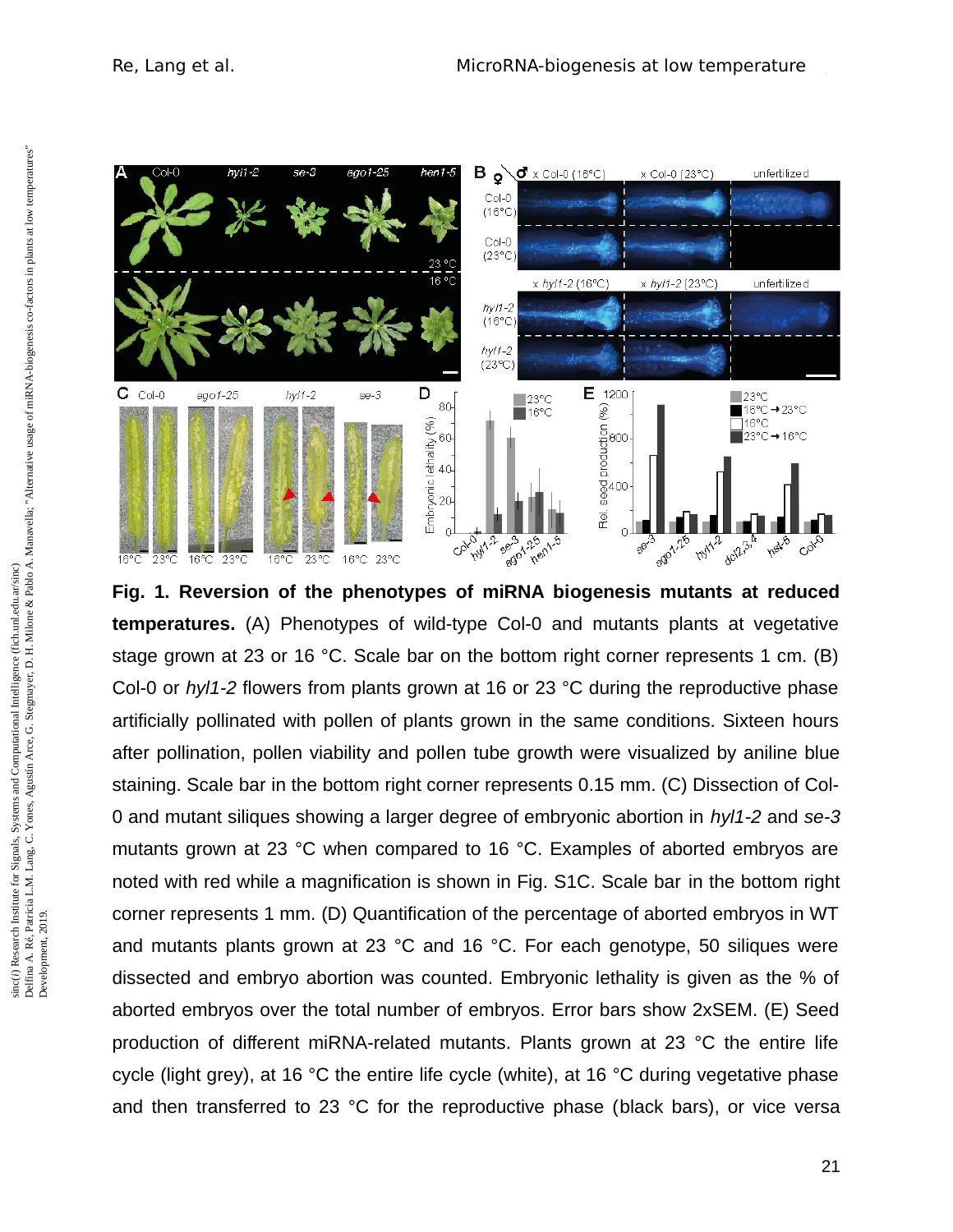(dark grey). The total seed weights of 50 pooled plants are expressed as relative to the seed weights of the same mutants grown at 23 °C the entire lifecycle.



**Fig. 2. MiRNA production in mutants grown at different temperatures**. (A) RNA blots for detecting miRNAs in Col-0, *hyl1-2* and *se-3* plants grown at different temperatures. U6 was used as a loading control. (B) RNA blots for detecting miRNAs in Col-0, *ago1-25* and *hen1-5* plants grown at different temperatures. U6 was used as a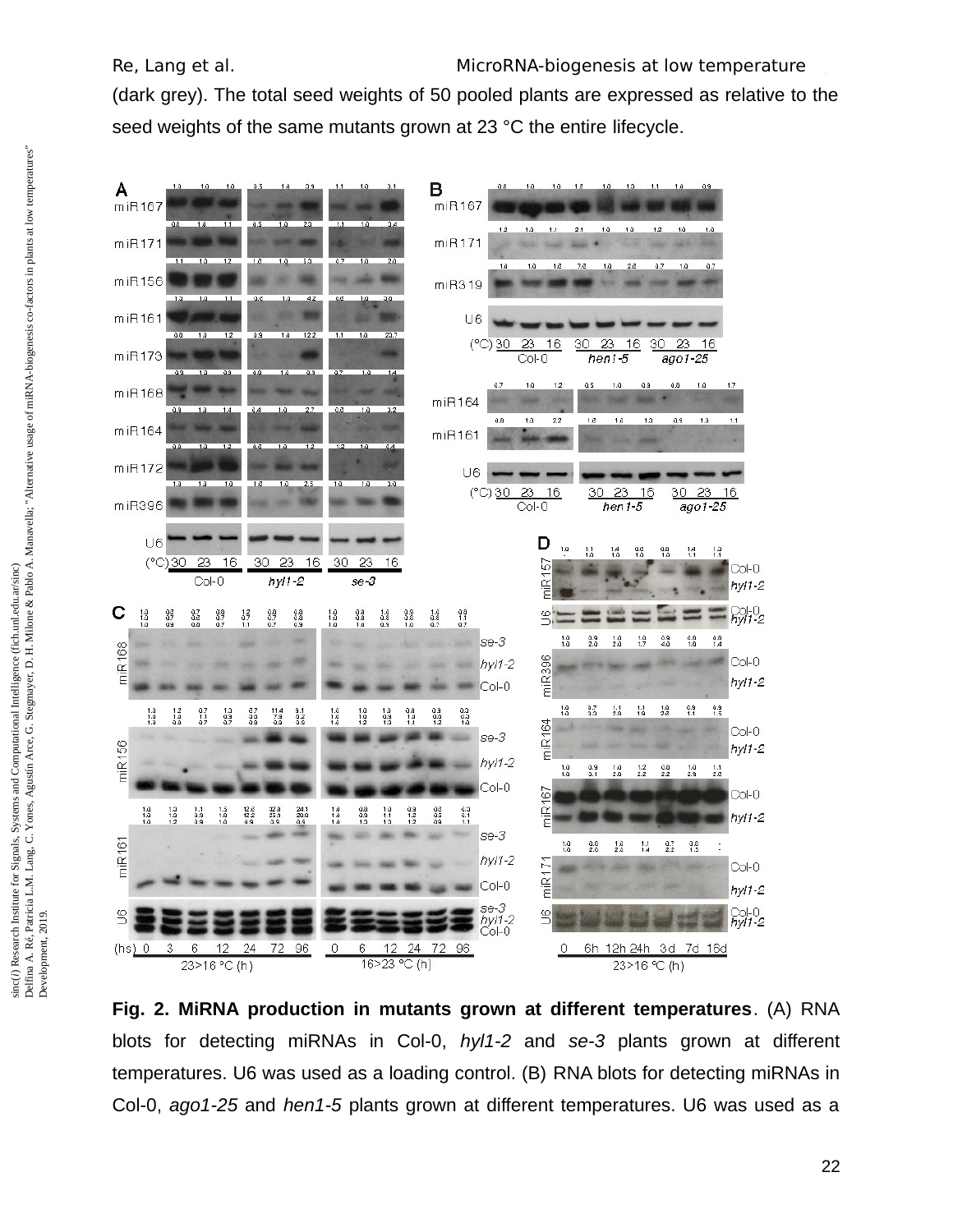Re, Lang et al. The MicroRNA-biogenesis at low temperature loading control. (C) and (D) RNA blots for detecting miRNAs in Col-0, *hyl1-2* and *se-3* plants grown at 23 °C for 5 days and then transferred to 16 °C for a given period of time (left blots, D) or grown at 16 °C for 5 days and then transferred to 23 °C for a given period of time (right blots). U6 was used as a loading control. Samples from different mutants plants were loaded in the same gel with a 15 minutes interval to facilitate comparison. In all panels, signal intensity was calculated using ImageJ and expressed as relative to the samples at 23°C for each genotype (A and B) or to the time point 0 of each genotype (C and D).



smc() research misulute for Signals, Systems and Computational Intelligence (rich.un.cedu.ar/smc)<br>Delfina A. Ré, Patricia L.M. Lang, C. Yones, Agustín Arce, G. Stegmayer, D. H. Milone & Pablo A. Manavella; "Alternative usa Delfina A. Ré, Patricia L.M. Lang, C. Yones, Agustín Arce, G. Stegmayer, D. H. Milone & Pablo A. Manavella; "Alternative usage of miRNA-biogenesis co-factors in plants at low temperatures" sinc(i) Research Institute for Signals, Systems and Computational Intelligence (fich.unl.edu.ar/sinc) sinc(*i*) Research Institute for Signals, Systems and Computational Intelligence (fich.unl.edu.ar/sinc) Development, 2019.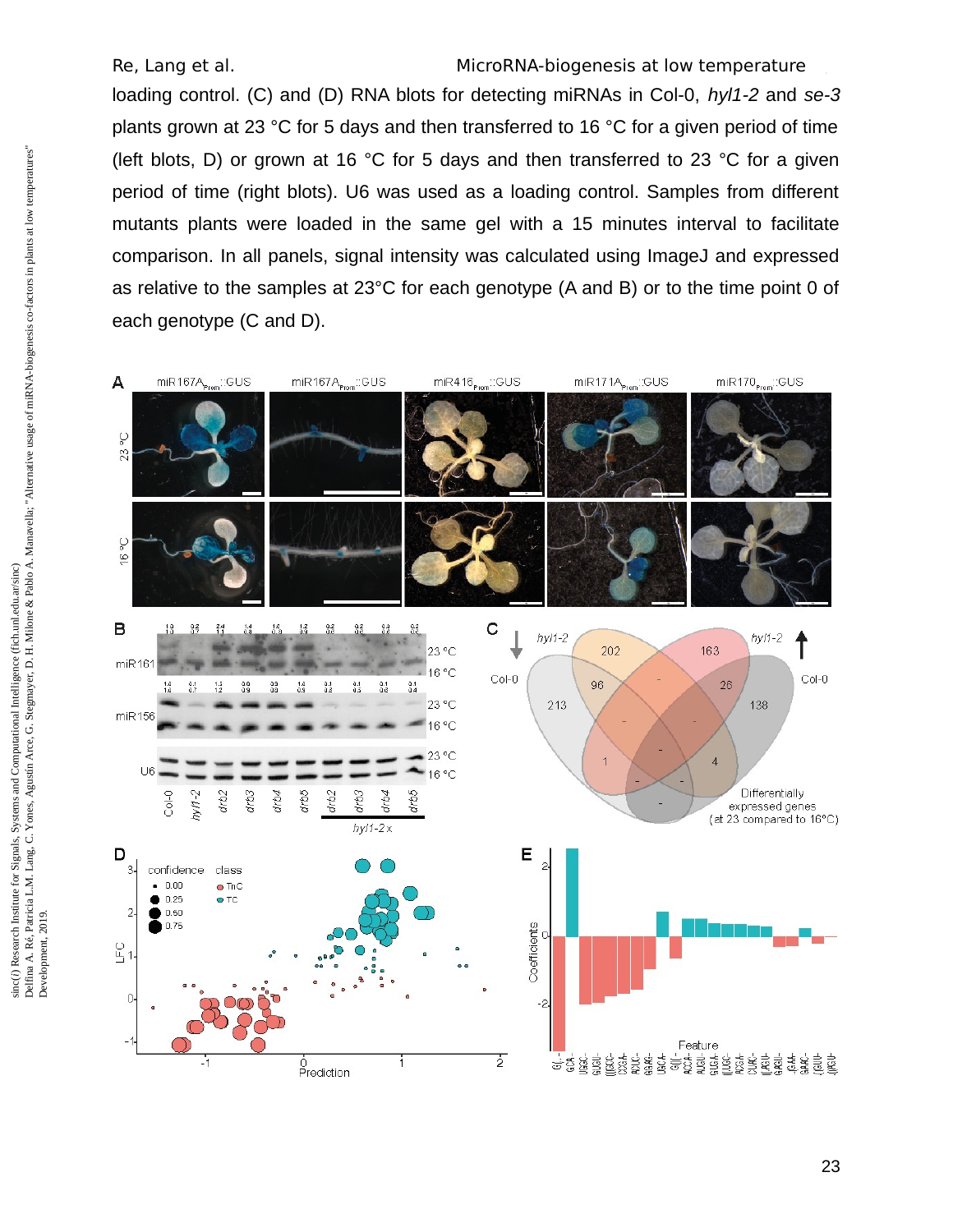**Fig. 3. MiRNA production recovery at 16 °C in** *hyl1-2* **is probably not due to a redundant factor but to pri-miRNA secondary structure**. (A) Histochemical staining for activity of GUS miRNA-promoter reporters of transgenic plants grown at 23 °C and then transferred, or not, for 6 days, to 16 °C. Scale bars represent 1 cm. (B) RNA blots for detecting miRNAs in Col-0, *hyl1-2, drb2* to *drb5* single or *drb2* to *drb5/hyl1-2* double mutants grown at different temperatures. U6 was used as a loading control. Samples extracted from plants grown at 23 or 16 °C were loaded in the same gel with a 15 minutes interval to facilitate comparison. Signal intensity was calculated using ImageJ and expressed as relative to the Col-0 sample for each genotype. (C) Venn diagram showing genes differentially expressed in Col-0 and *hyl1-2* plants grown at 23 compared to 16 °C. Light orange (*hyl1-2)* and grey (Col-0) balloons show genes that are down-regulated, red (*hyl1-2*) and black (Col-0) balloons show genes that are upregulated at 23 °C relative to 16°C. (D) Groups of sequences separated according to log2 fold change (LFC) into two groups: miRNAs with accumulation levels changing with temperature (TC) and not changing with temperature (TnC). Each circle represents a sequence, colored according to its corresponding group: TC in green and TnC in red. The size of each circle indicates its corresponding confidence level. (E) Features selected by LASSO. Positive LASSO coefficient for the feature indicates that it is important for the group TC (green), while a negative coefficient indicates that the feature is important for the TnC (red) group.